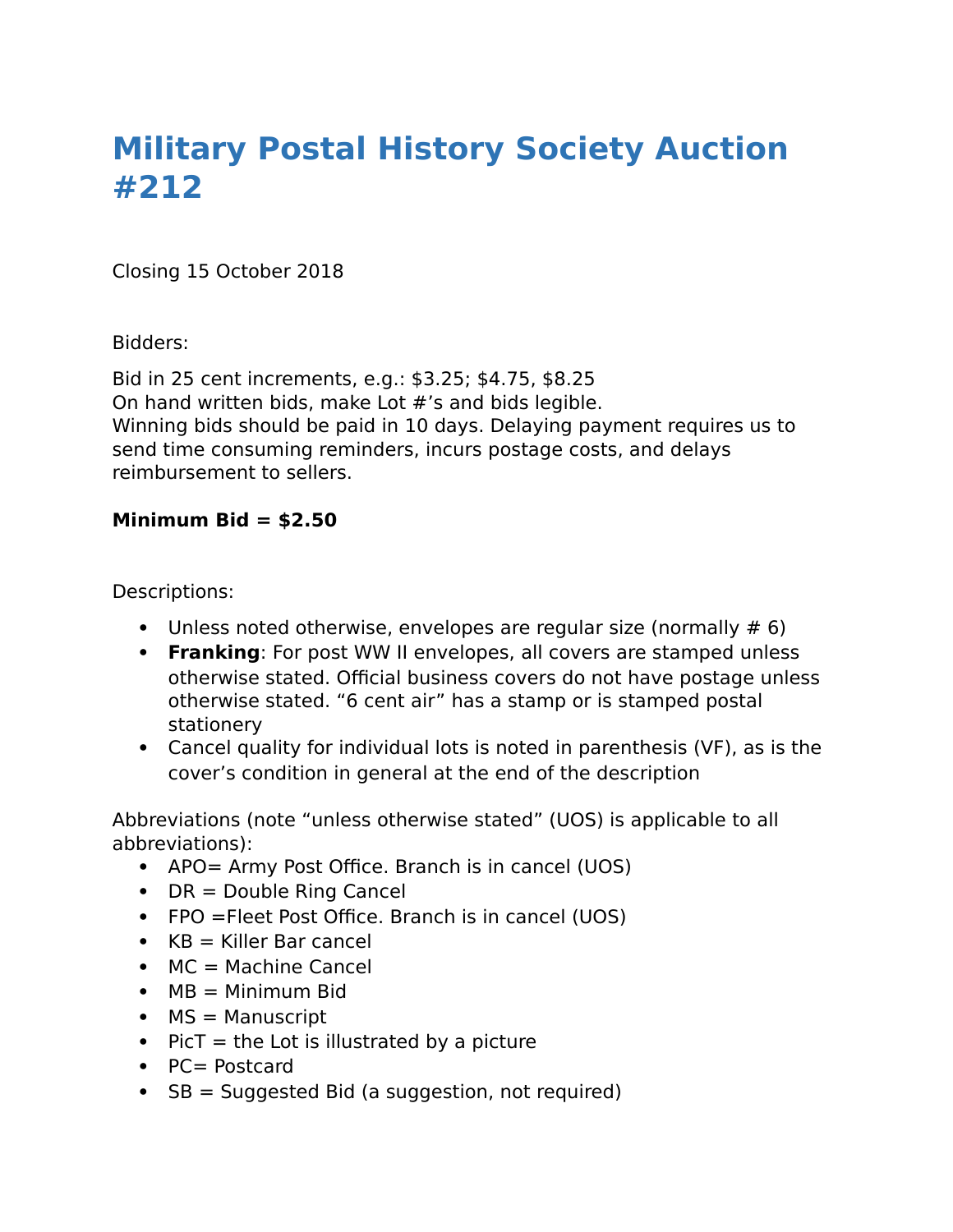- $\bullet$  Stp = Stamp
- $V$  Mail = Processed and with envelopes (UOS)

Featured Lots

The following Lots are a selection that may be of particular interest to Bidders.

# MPHS auction 212

## **Featured Lots**

The following Lots are a selection that may be of particular interest to Bidders.

**2. Boer War**. New Zealand 7/19/00 postage due. 1900.

**14. AEF Siberia** – Russian railway service Corps. 1919.

# **17. Haiti US intervention USMC aviation. 1920.**

- **132. Australia POW mail** to major GRP Clark Zentsuji camp. WW2.
- **136. Italian POW mail. 1945.**
- **137. Italian military in Ethiopia. 1936.**
- **215. France FDC registered. 1975-79.**
- **217. POW reference books. WW2.**

Misc.

**Lot 1. Letter**. Addressed to Benjamin Grierson general late post-Civil War. **\$10** (100).

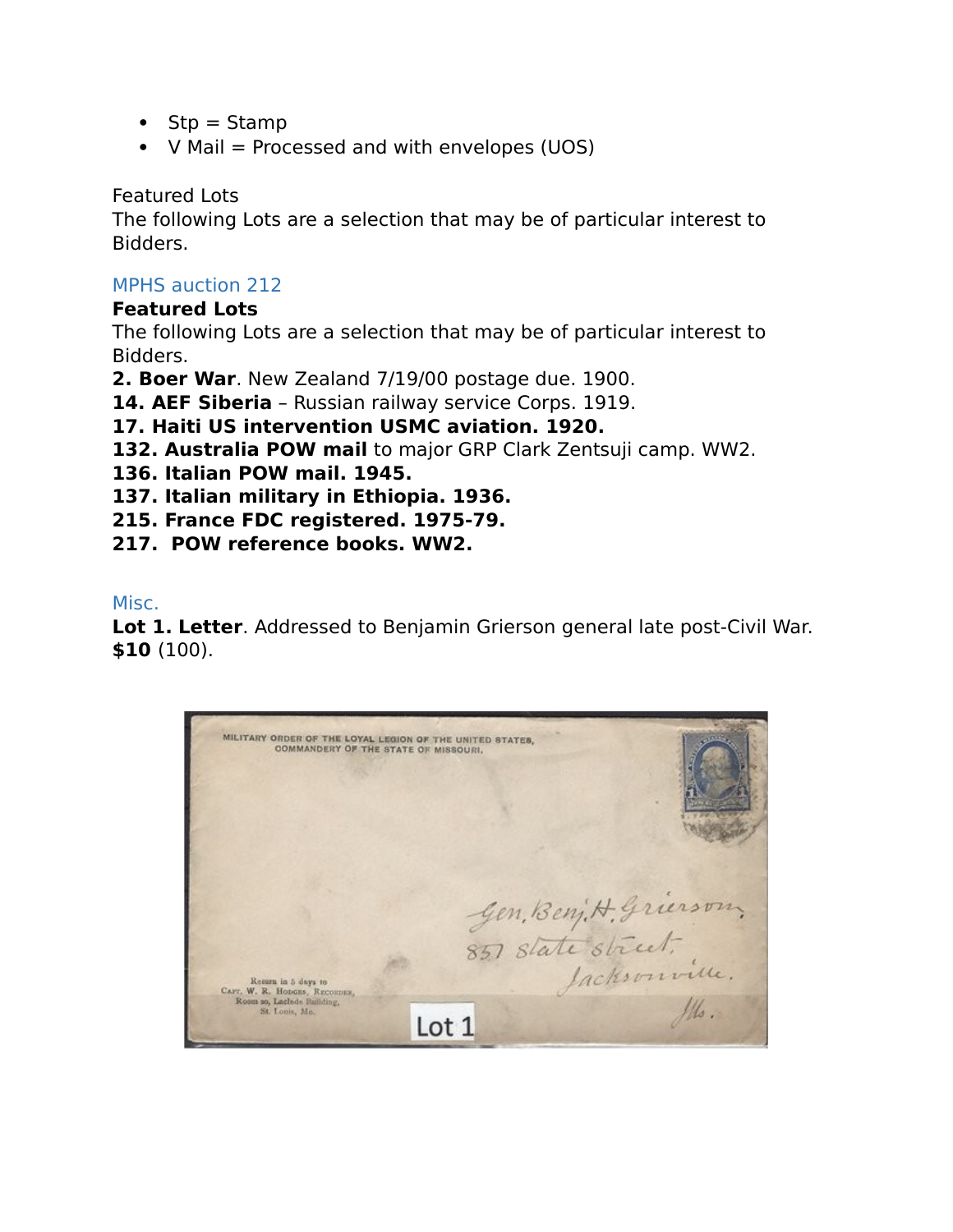**Lot 2. Boer War**. New Zealand 7/19/00 postage due. NZMR. "No stamp available endorsement" on stampless cover to New Zealand. Bid \$100. (105).

anchland<br>hew yealand  $lot<sub>2</sub>$ 

**Lot 3. Fort Sheridan.** Postcard 1906 damaged stamp. Bid \$6. (102).

**Lot 4. Fort McKinley.** PI Postcard 1912 damaged stamp. Bid \$10. (102).

**Lot 5. USS Miantonomah**. Postcard unused. Bid \$10. (102).

**Lot 6. USS Virginia.** Postcard unused. Bid \$6. (102).

**Lot 7. USS Wisconsin.** Sailor's mail. 1/21/13. 2 cent Franklin. Bid \$8. (102).

## World War I

**8. US.** Stateside training (2 YMCA, one flag and) total of 4. Bid \$5. (100).

**9. AEF-France**. 1918 patriotic postcard indistinct APO postmark. Bid \$10. (105).

10. 2 AEF postal cards from MTC 373 (one card clean, other with folds). Bid \$10. (103).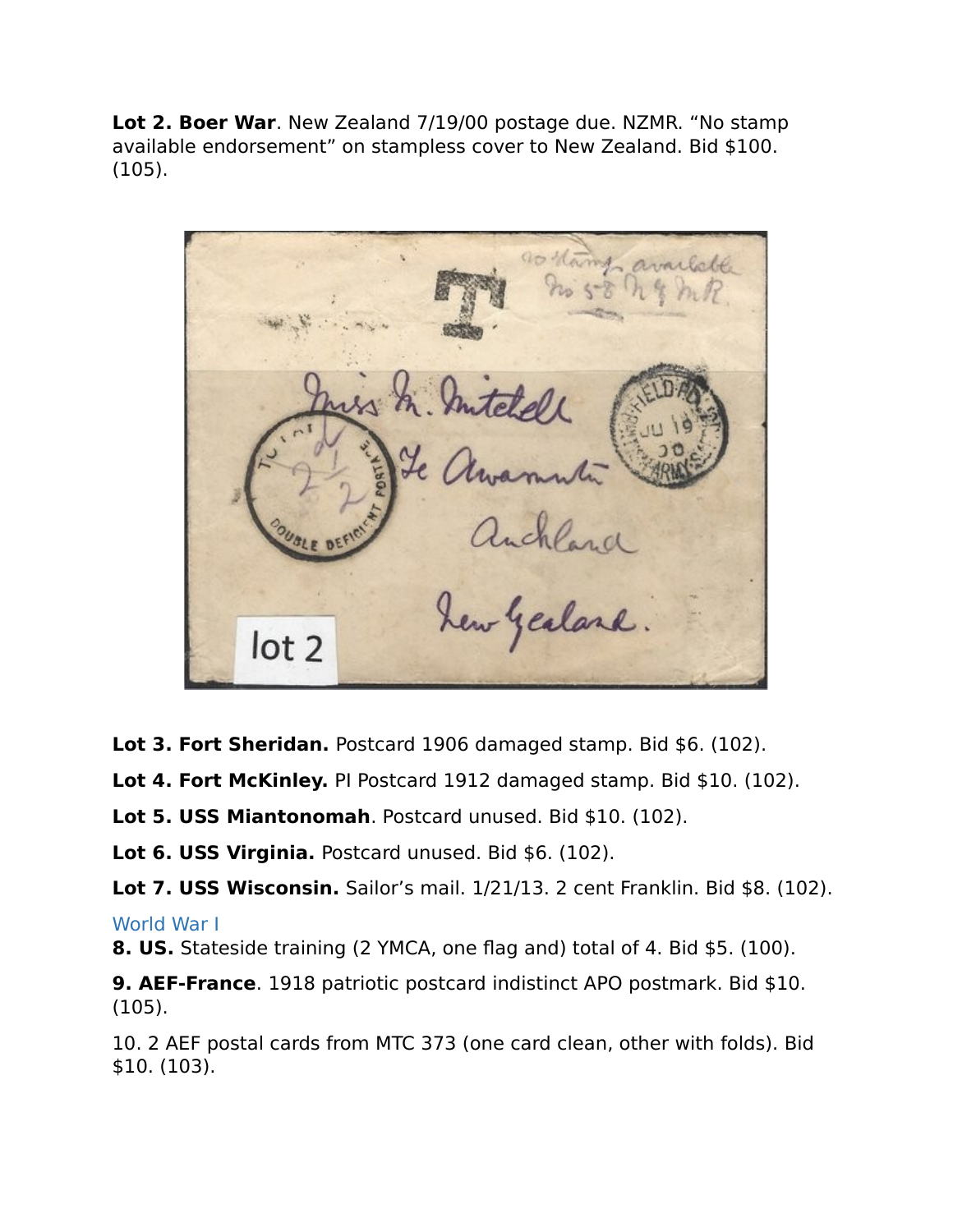11. AEF Rennes provisional postmark (AEF type-A8301). Cover roughly open along top with small missing piece. Additional "received from Army Bordeaux" October 1918 machine cancel. Bid \$35. (103).



12. AEF France November 11, 1918. Fine APO 727 machine cancel on KOC corner cover. Long enclosed letter dated November 9 says nothing about ending hostilities. Cover with faults along the top, clear postmark, it is been tape repaired. Armistice Day cancel scarce. Bid \$20. (105).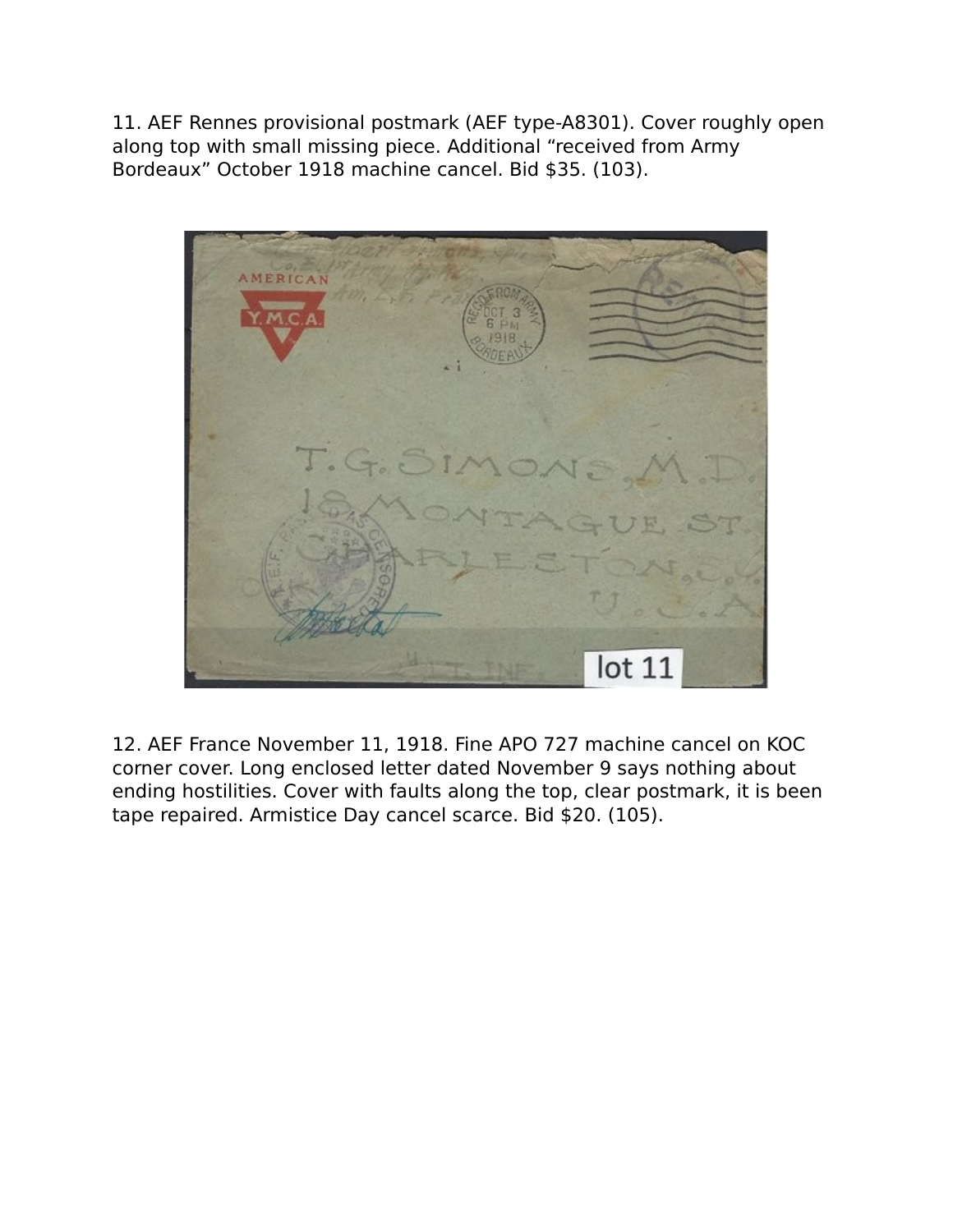Soldiero mail American Crpeditionarn Forces **Knights of Columbus** ODERSENS SERUICE Ant Densomm H Cox an o 208 annua American E. F. France ripe. So d on Sa Mrs Ella Carpenter. 4m  $\n *x*$ d wh Ms. lot 12

13. AEF MP ES 702 12/2/18 with enclosed letter. Fine condition. Bid \$8. (101).

14. AEF Siberia – Russian railway service Corps. June 1919 cover, Chinese stamps Harbin to Illinois. Civil censor from San Francisco. Small long cover (2 ½ X7 and ½ inch). Estimate \$120. (103).



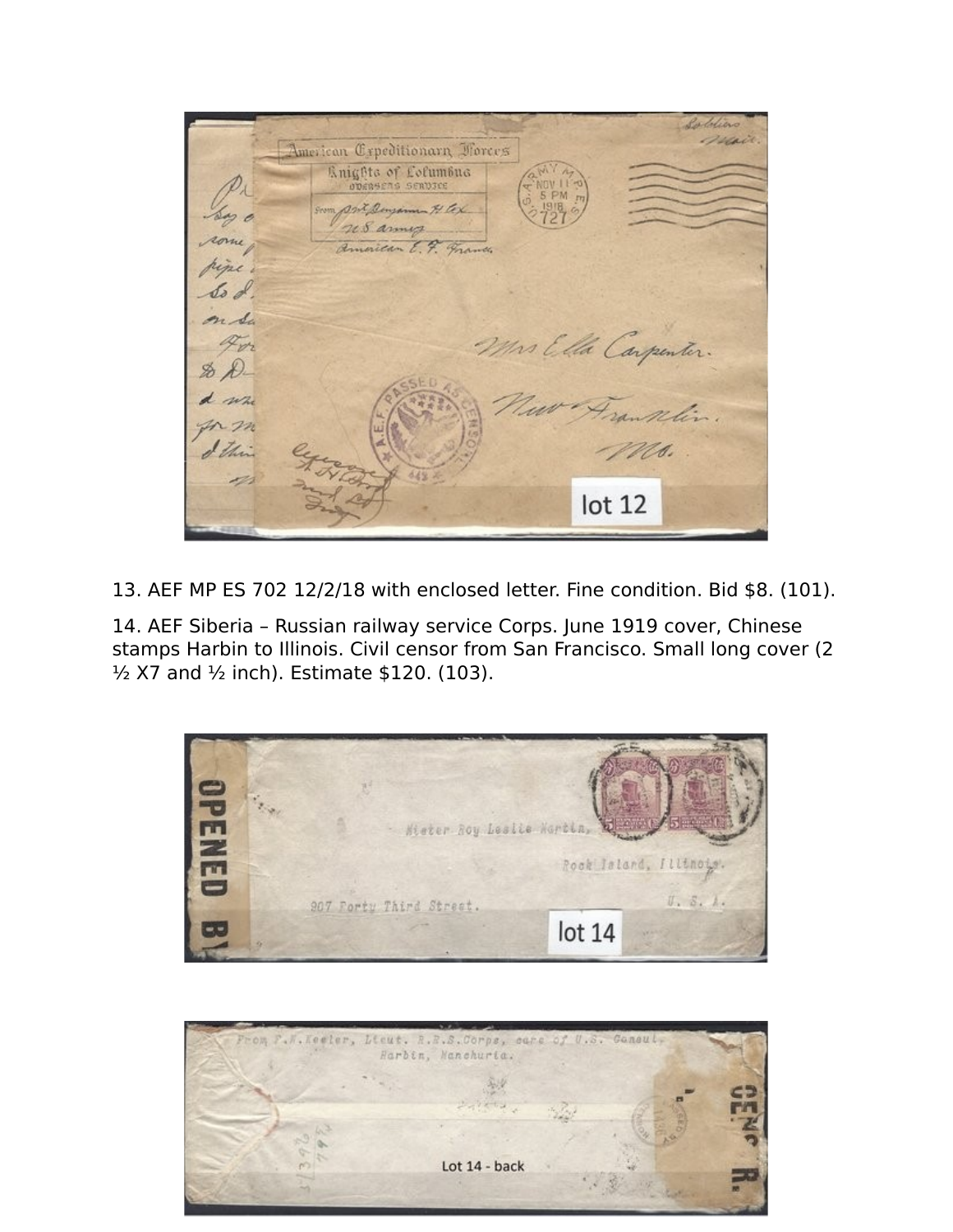15. Siberia Japan military 1919. FPO 1 postmark, "military mail" hand stamp and censor chop on New Year's greeting postcard. Bid \$15. (105).

16. Serbia 1917 military in Tunisia. Censored postcard Serbian soldier in Greece. Bid \$25. (105).

#### Post World War I

17. Haiti US intervention USMC aviation. On franked YMCA cover (Spanish/English) with "Marines letter act of 3 October 1917 section 1100" hand stamp in upper right. Light staining on upper edge. Enclosed letter from February 1920 discusses an airplane crash in daily activities. Rarely seen. Bid \$50. (103).



18. USS Breck DD 283, US Naval forces Europe 1/18/27 Valencia Spain in cancel type IIIS. Bid \$8. (102).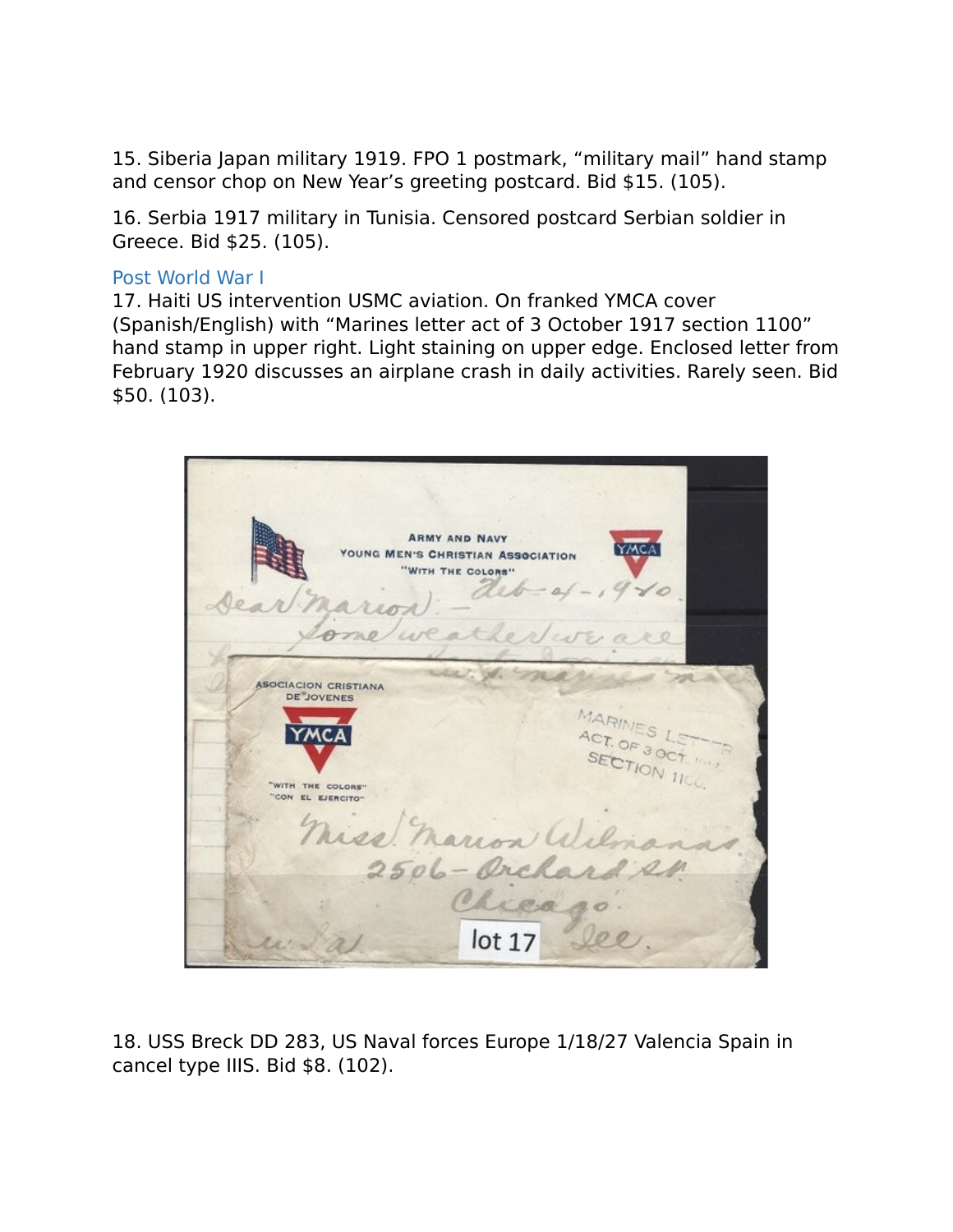19. Navy China USS Panay cover 10/21/34 with Shanghai China and killer bars to New Jersey. Bid \$30. (103).

 $\overline{J.S.S.}$ **OCT SHANGHAI** 81 A.M. **+DCHINA4+** 1934  $P_ANP$ EDLIN FRICK 81 OCEAN AU JERSEY CITY  $N.J$  $lot<sub>19</sub>$ 

20. Navy USS Augusta 10/14/34 "crossing equator" and killer bar. VF. Bid \$5. (100).

21. Navy USS Ogallala 6/14/37 at Pearl Harbor on legal size cover. Bid \$5. (100).

22. Camp Smith New York National Guard 8/27/37. Bid \$5. (102).

23. Base cancels pre-WW2. Total of five including 1 Hickam Field 9/4/41. Bid \$10. 10

24 Cover Canal Zone Albrook field 10/9/40 with three cents CZ stamp. Bid \$5. (101).

25. Marine detachments 4 covers includes British Guiana, Windward, Leeward, and Bermuda. One with bases for destroyer's cachet. Bid \$10. (100).

26. Marine Detachment Midway January and July 1941 (two distinct cancels). Bid \$8. (100).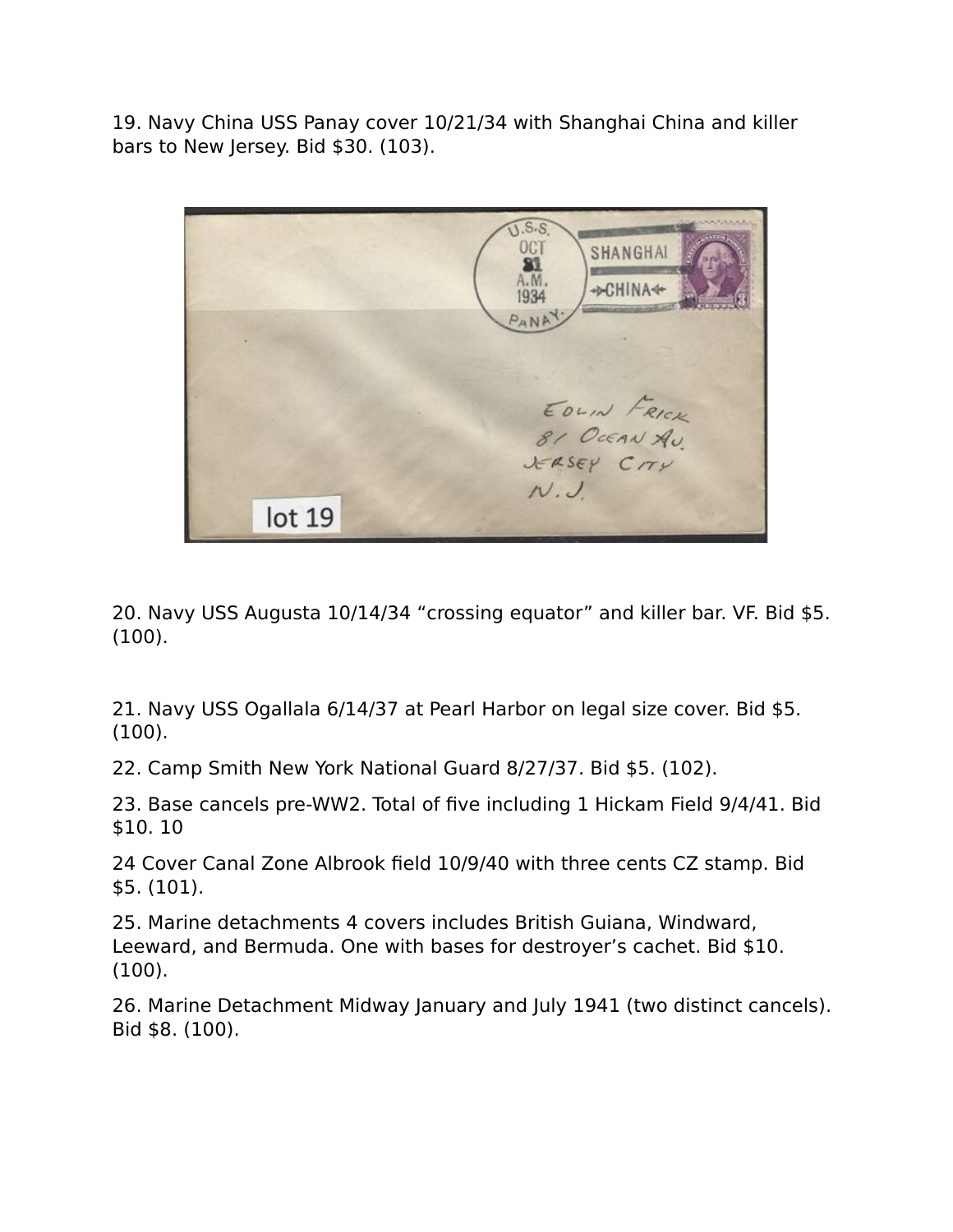

26a. Newfoundland APO 801. 8/10/41. AC Roe card. PBC MC –2. VF. Bid \$15. (102).

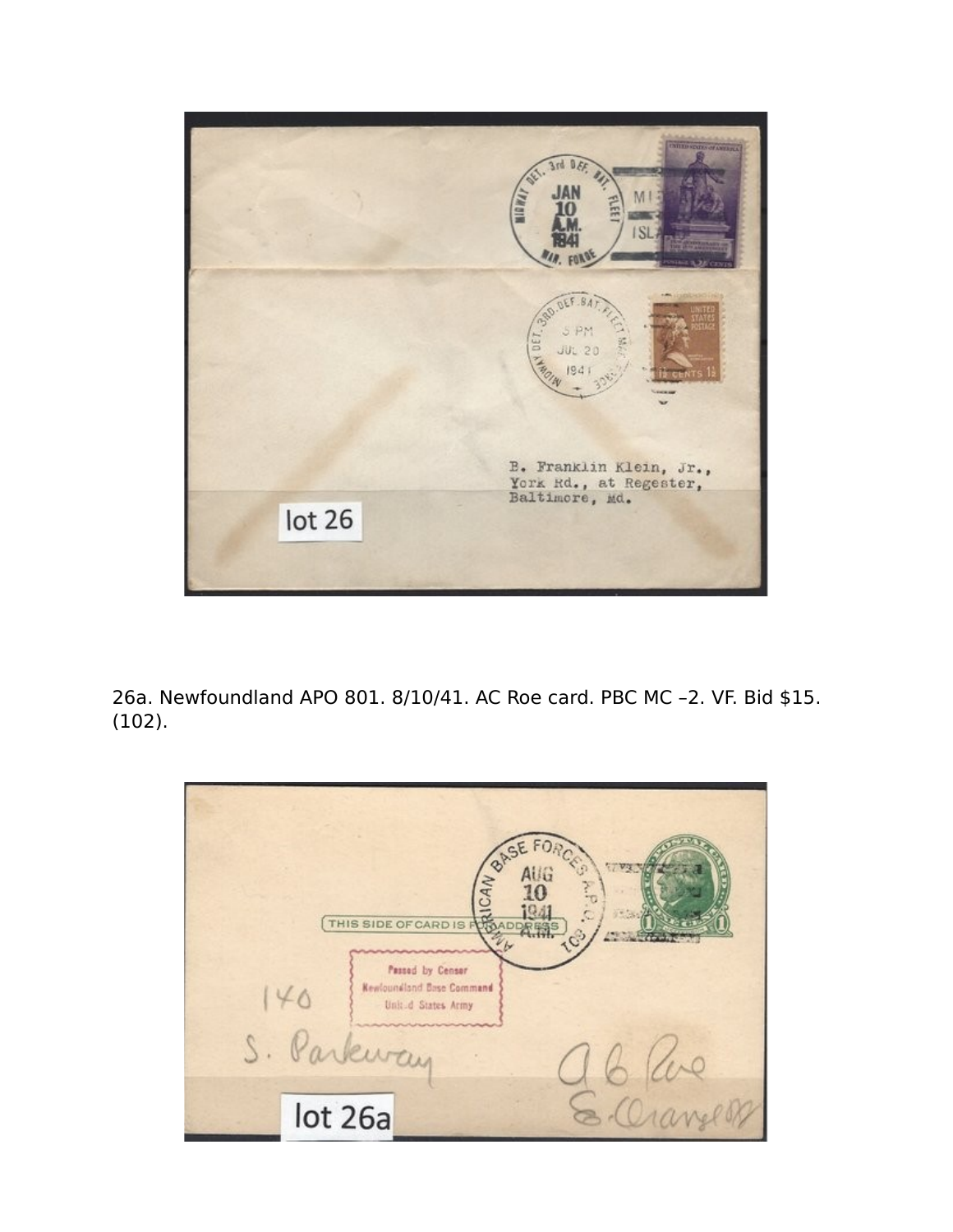26b. Newfoundland APO 801D. 10/14/41. "Let's keep it land of the free" patriotic cachet. VF. Bid \$10. (102).

# World War II APO's

27. Admiralty Island APO 324 (sender APO) 6/29/4X censored six cents envelope. VF. Bid \$8. (104).

28. Admiralty island APO 324/sender APO 324 7/10/45 "free" to FPO, 7/20/45 six cents entire, 9/16/45 six cents entire no censor. Bid \$8. (104).

29. Alaska APO 726. '43 –'45 12 covers various franking all censored. VF. Bid \$10. (104).

30. Alaska/Aleutians APO 726. '44 – 45 nine covers, six cents airmail and free franking most censored. Bid \$12. (104).

31. Alaska/Shemya APO 729 44 – 45 18 covers, various frankings, censored. Bid \$15. (104).

32. Alaska APO 944 44 – 45 16 covers, six cents airmail and free franking some censored. Bid \$12 (101).

33. Alaska APO 942 X 4, 944 X 5, 948 X 3, 960 X 1, 975 X2, 980 X 6, 986 X 2 42 – 45 23 covers, six cents airmail and free franking, some censored. Bid \$10. (101).

34. Africa – Algeria APO 534 (sender APO 512) 5/14/44 war Department official envelope. F. Bid \$5. (100).

35. Africa – Tunisia? APO 302 (sender APO 758) 8/1/43 and (sender APO 302) 8/8/43. Bid \$8. (100).

36. Africa – Algeria APO 530(sender APO 762) 3/18/43. Bid \$5. (100).

37. Africa – Tunisia APO 533 (sender APO 302) blue envelope soldiers letter missing back flap 5/21/43, (sender APO 763) free on envelope 9/3/43. Bid \$8. (100).

38. Africa APO 531 (sender APO 520) six cents envelope 6/12/43, (sender APO 520) six cents airmail stamp 7/43. Bid \$8. (100).

39. Africa – Algeria APO 698 7/7/43 free on Casbah postcard. F. Bid \$5. (100).

40. Africa – Algeria APO 529 (sender APO 668) 3/24/43 six cents entire VF, (sender APO 512) 7/15/4X on picture postcard free franking. Note 2 distinct cancels. Bid \$8. (100).

41. Africa – Algeria APO 302 X 3 covers and 1 card. Picture postcard of ORAN 12/16/42 2 censors. Covers all six cents entire, 4/21/43. Bid \$10. (100).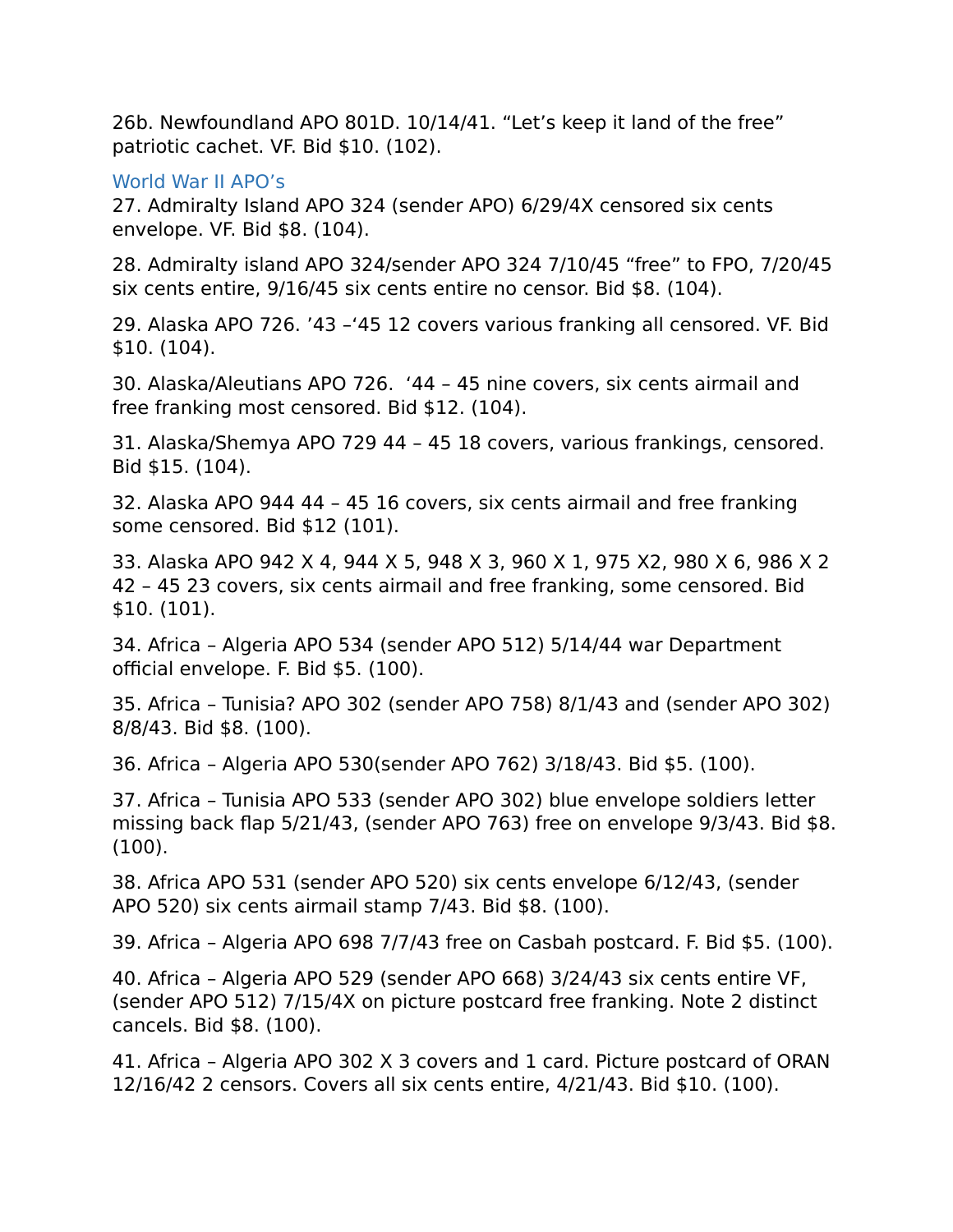42. Africa - Algeria APO 252 6/7/43 six cents entire 92<sup>nd</sup> armored FA. F+. Bid \$5. (100).

43. Africa - Algeria APO 34 8/8/43 six cents airmail stamp 34<sup>th</sup> infantry division. F. Bid \$5. (100).

44. Africa – Algeria APO 9, (sender APO 302) 4/28/43 space free franking. VF. Bid \$6. (100).

45. Africa – Algeria APO 1, 3/9/43 free franking, no APO in cancel. VF. Bid \$6. (100).

46. Africa – Algeria APO 700, 7 covers (sender APO 36×1, 45 X3, 525, 9638, 3929) five free franking condition varies. Bid \$10. (104).

47. Africa – Algeria APO 364 (sender APO 637) 11/9/43 free franking on Red Cross envelope. VF. Bid \$8 (104).

48. Africa – Algeria BPO 5 (sender APO 600) 3/14/44 six cents airmail on envelope with small US Army cachet. VF. Bid \$6 (104).

49. Australia APO? (Sender APO 929) 12/14/42 free franking on Australian YMCA envelope. N. B. Cancel reads "American base forces", censor stamp is "USA FIA". Bid \$20. (102).

FREE 图4-2 ia Ken PASSED ersly  $u$ .  $s$   $a$  $lot49$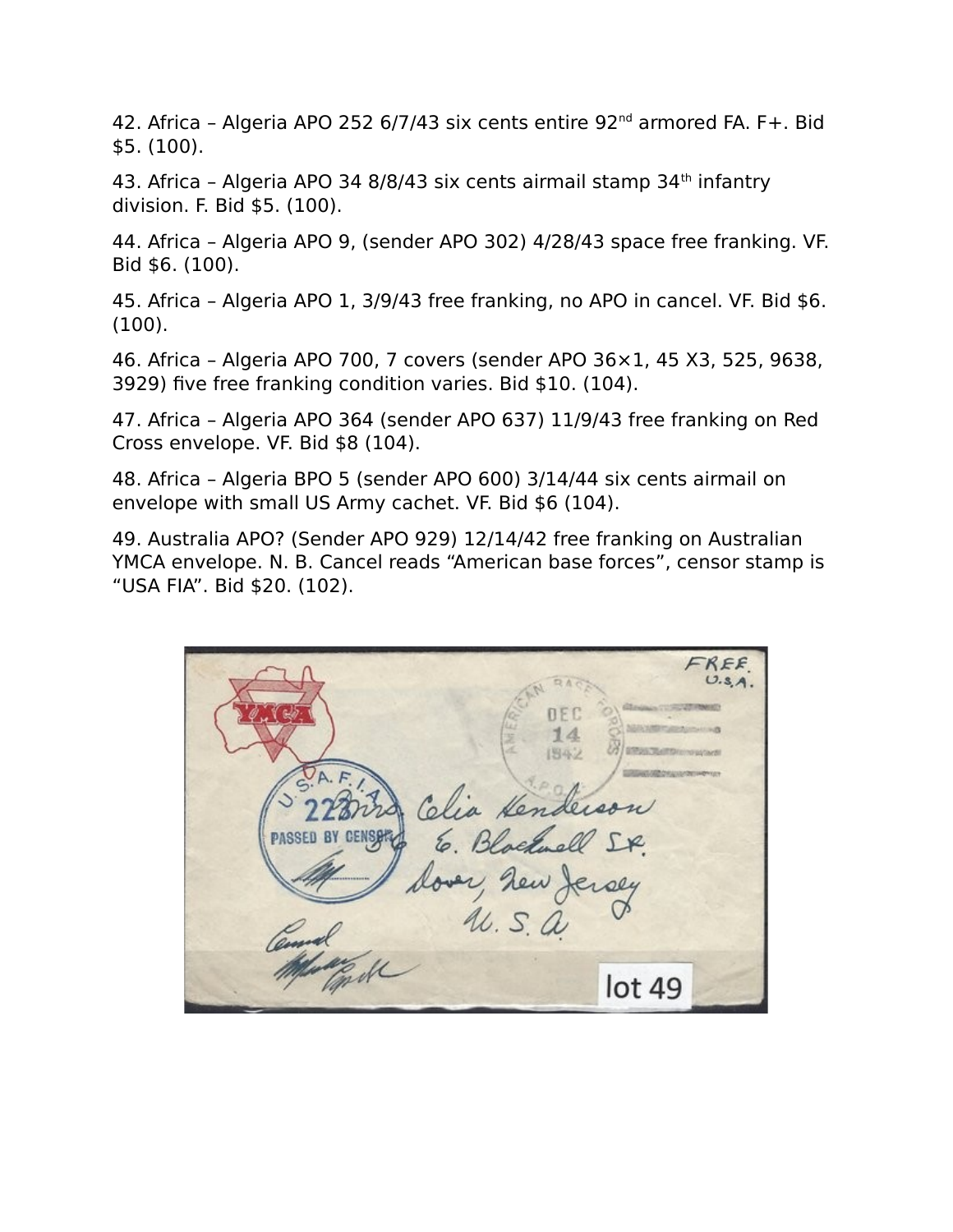50. Australia APO 710 (not in cancel) 12/28/42. Large circle censor, "USA FIA 27 passed by censor". Six cents airmail on Monarch size envelope, minor corner bends and stain. Bid \$10. (103).

51. Belgium APO 164 (sender APO 104X 2,350, 654) all March/April 1945 censored. F+. Bid \$10. (104).

52. Belgium APO 228 3/29/45 six cents airmail on airmail envelope no censor. Note from Red Cross member. Bid \$5. (104).

53. Belgium APO 175 (sender APO 230) 9/22/44 six cents entire. VF. Bid \$10. (104).

54. Canada APO 694 4/17/45 free franking. Unit DET a USAF post company. Bid \$10. (101).

55. Canada Edmonton APO 722 6/7/45 free franking. Bid \$8. (101).

56. China APO 210 (sender APO 493 India) 8/14/44 six cents airmail entire. 58th bomb wing. VF. Bid \$7 (103).

57. China APO 211 2 covers 8/44 and 9/44. Both six cents airmail entires. VF. Bid \$10 (104).

58. China APO 212 10/26/44 six cents airmail entire. VF. Bid \$6. (104).

59. China APO 430 (sender APO 627) 8/9/45. Free franking. Receiving postmark 8/23/45. VF. Bid \$10 (104).

60. Corsica APO 386 3/25/45. Free franking. With letter. VF. Bid \$6. (104).

61. Corsica APO 499 (sender APO 650) six cents airmail entire. 2/2/45. VF. Bid \$5. (104).

62. Corsica APO 393 (sender APO 650) free franking. 8/22/44. VF. Bid \$4. (104).

63. Cuba APO 632 3 covers 2 STA. A in cancel. First 5/8/43, latter 2 9/45. Condition varies. Bid \$8. (104).

64. Egypt APO 3277(APO not in cancel) 1/31/43. Free franking. Squadron cachet of flying skull on reverse. Bid \$15. (101).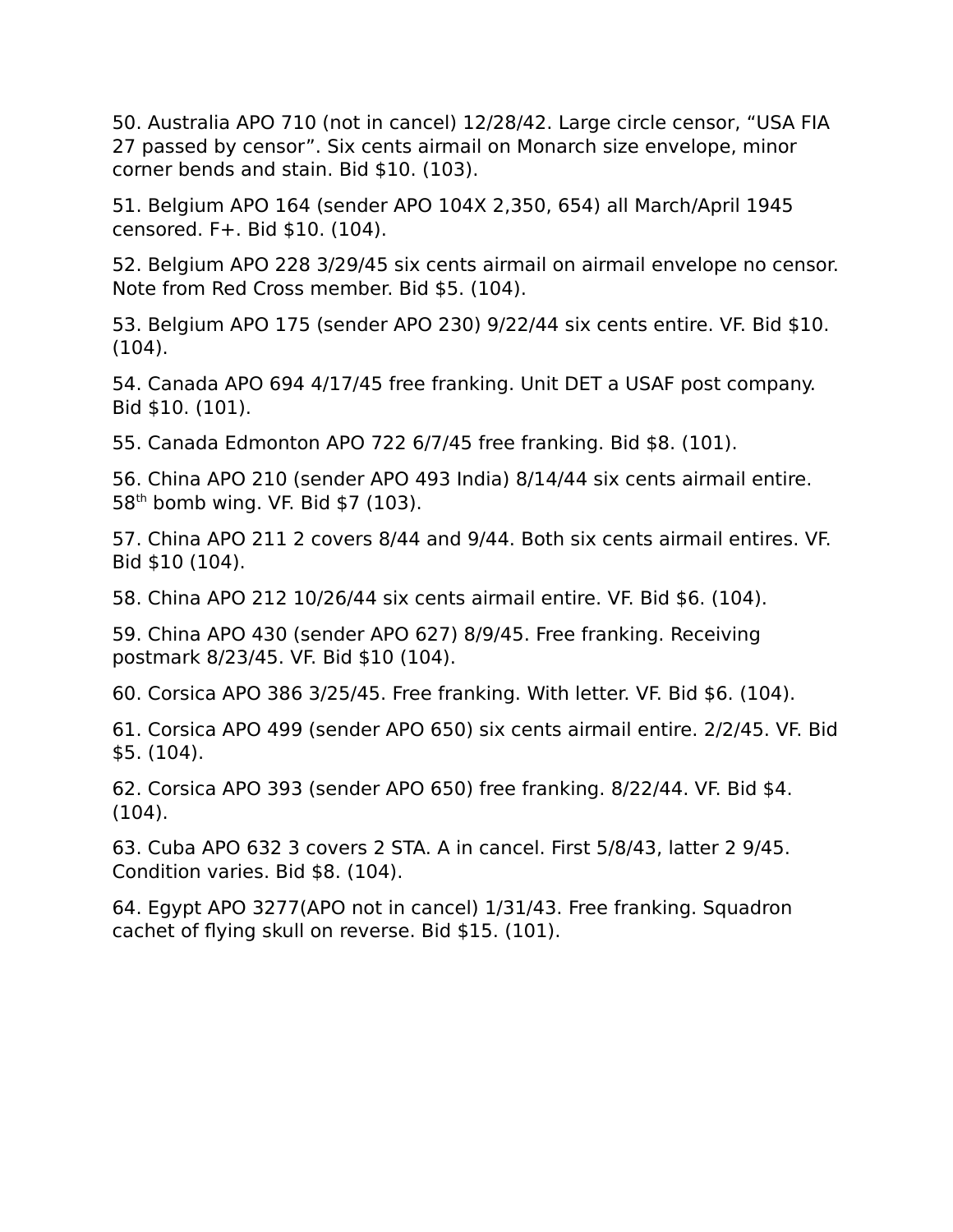Paul Butha-13041125 L Zykter Syd. 79 of Group mis Paul Buttia lot 64



65. ELL ICE Island APO 240. 11/29/43. Two censor stamps plus tape. Six cents airmail stamp. F+. Bid \$8 (104).

66. England BPO 1 (sender APO 90, 640, 17 567) earliest 4/13/44 with content, various frankings. VF. Bid \$10. (104).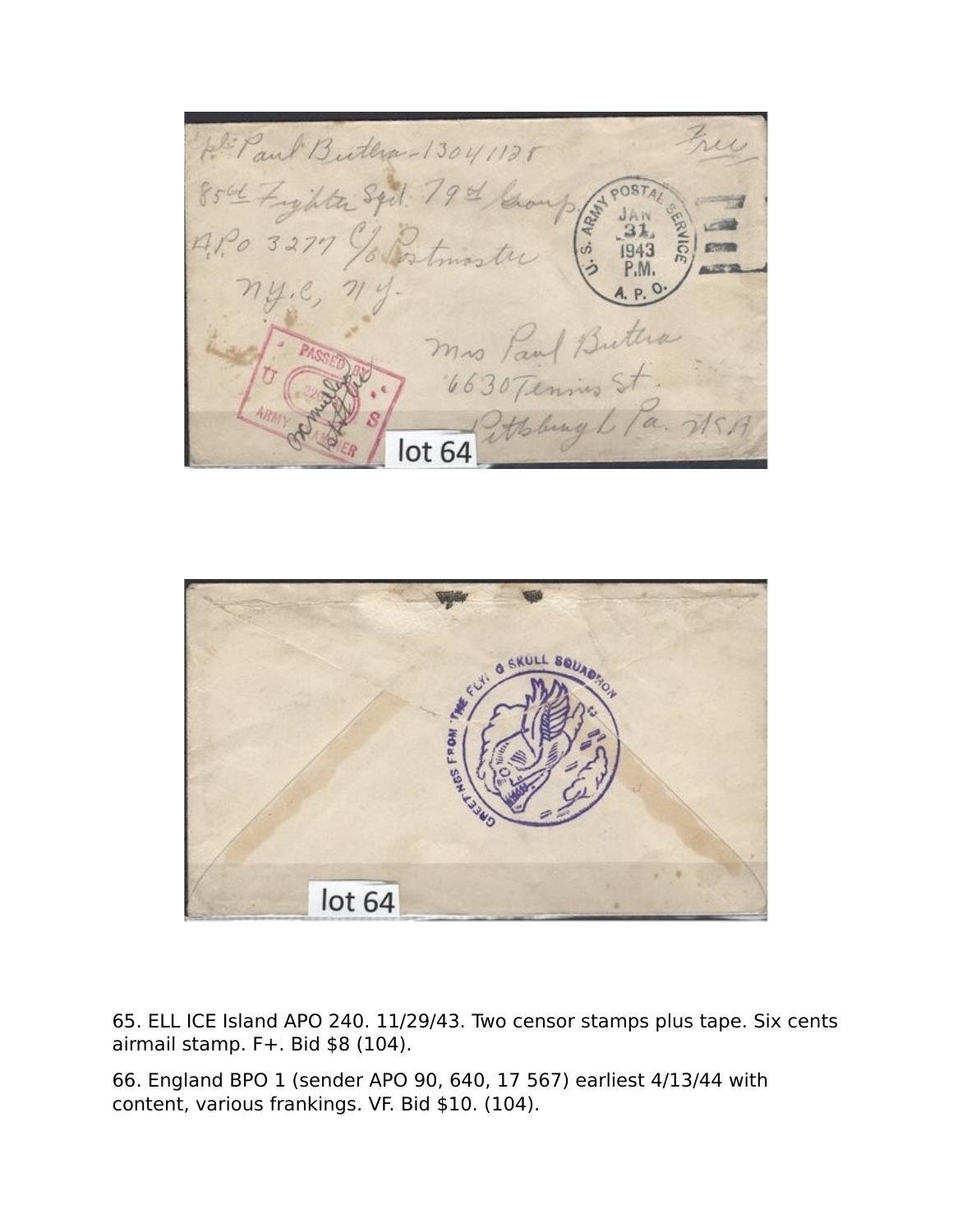67. England APO 121 B. 3 covers April – September '45. F+. Bid \$6. (104).

68. England APO 207. Photo folio 6 view sepia Saulsberry. 7/22/44. VF. Bid \$5. (100).

69. England APO 209.  $4/14/45$  to UK 2  $\frac{1}{2}$  d postage. F+. Bid \$5. (104).

70. England APO 253. 3/12/44 to UK. Fine with fold. Bid \$4. (104).

71. England APO 349 A. 2/27/45. ARC envelope six cents booklet airmail. F+ Bid \$5. (104).

72. England APO 513 A. 12/31/43. Addressed to APO 887. Free franking. VF. Bid \$6. (104).

73. England APO 514 B. 3/27/45. Six cents airmail censored. VF. Bid \$5. (104).

74. England APO 515 A. 4/20/44. Free franking on "camp card". VF. Bid \$7. (104).

75. England APO 516 A. 10/26/43 six cents airmail entire. VF. Bid \$5. (104).

76. England APO 518. 1/30/44. ARC card to AFN/BB C UK postage. Bid \$5. (104).

77. England APO 633 A. 1/10/44. Six cents airmail. Roughly opened. Bid \$4. (104).

78. England APO 634. 8 covers 10/44 – 8/45. One with content. 2 cancels. Bid \$8. (104).

79. England APO 635. 4 covers 9/44 – 1/45. Varied franking, one to UK. VF. Bid \$10 (104).

80. England APO 636. Six covers 4/44 – 12/44. F+. Bid \$8. (104).

81. England APO 637. 12 covers 1/44 – 12/44. Two cancels. F+. Bid \$10. (104).

82. England APO 637 A. 6 covers 7/44 – 9/44 correspondence 2 with letter. Bid \$8. (104).

83. England APO 638. 2 covers 3/43 and 2/44. F+. Bid \$6. (104).

84. England APO 644. Three covers 7/43 – 5/44. Letter with APO 636 in sender address. VF. Bid \$6. (104).

85. England APO 645. 4 covers same sender APO 230. 5 – 6/44. All with six cents airmail. Bid \$6. (104).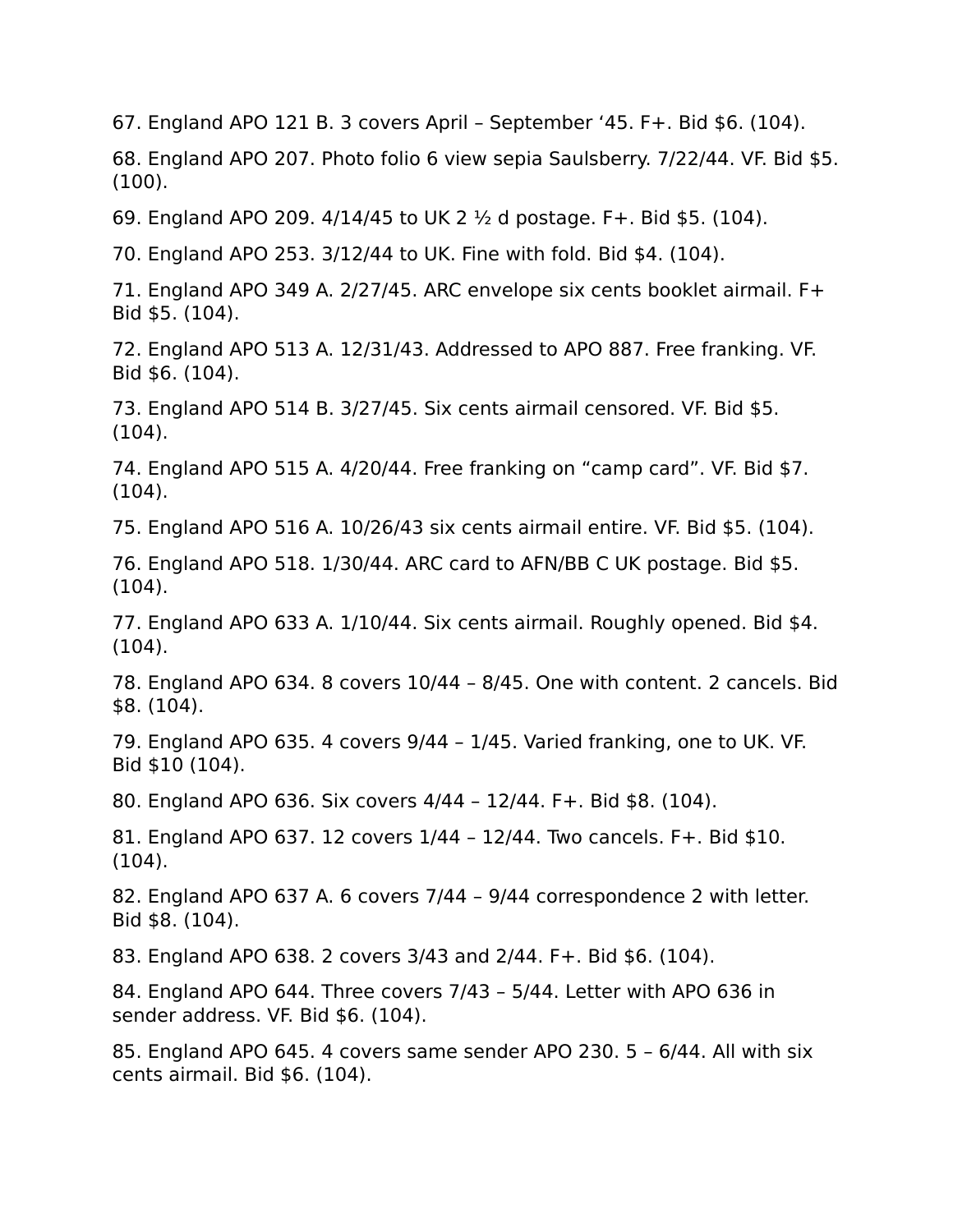86. England APO 645. Sender APO 645. Two cancels: 8/10/43, 5/13/44. VF. Bid \$8 (104).

87. England APO 645. Sender APO 505 to Canal Zone. 4/25/44. Six cents airmail entire. Bid \$6. (104).

88. France APO 125. Four covers sender APO 149 X 2, 230, 654. Mailed 8/44 – 2/45. VF. Bid \$10 (104).

89. France APO 126. Two covers both 8/44. Six cents airmail entires F+. Bid \$8. (104).

90. France APO 131. Three censor marks. 12/19/44. Six cents airmail entire. Bid \$8. (104).

91. France APO 135. Sender APO 230. 8/28/44. Six cents airmail entire. VF. Bid \$6. (104).

92. France APO 163. Two covers sender APO 403. 8/44, 11/44. F+. Bid \$6. (104).

93. France APO 167. 2/5/46 late usage. Six cents airmail. No censor. VF. Bid \$6. (104).

94. France APO 262. 2/18/45 short stay site. Six cents airmail entire. VF. Bid \$6. (104).

95. France APO 299. Sender APO 350. 12/16/44. Six cents airmail entire. F+. Bid \$5. (104).

96. France APO 362. Sender APO 470. 1/14/45. Free franking. VF. Bid \$6.  $(104)$ .

97. France APO 444. 3/8/45. Six cents airmail entire. F+. Bid \$5. (104).

98. France APO 451. 2/20/45. Six cents airmail. VF. Bid \$5. (104).

99. Germany APO 161. Two covers 4/24/45, 7/12/45. F+. Bid \$6. (104).

100. Germany APO 172. Sender APO 758 5/10/45 MPS forwarding Mark on reverse. VF. Bid \$10. (104).

101. Guadalcanal APO 709. 17 covers 7/44 – 6/45. All but one six cents airmail's. Varied condition. Bid \$20. (104).

102. Guadalcanal APO 709. Sender 21<sup>st</sup> Marines 11/6/43 v-mail to SF APO. Bid \$15. (100).

103. Iceland APO 860. 10/10/43. Six cents airmail entire. VF. Bid \$15. (101).

104. India APO 493. 7/25/45. Six cents airmail entire. VF. Bid \$5. (104).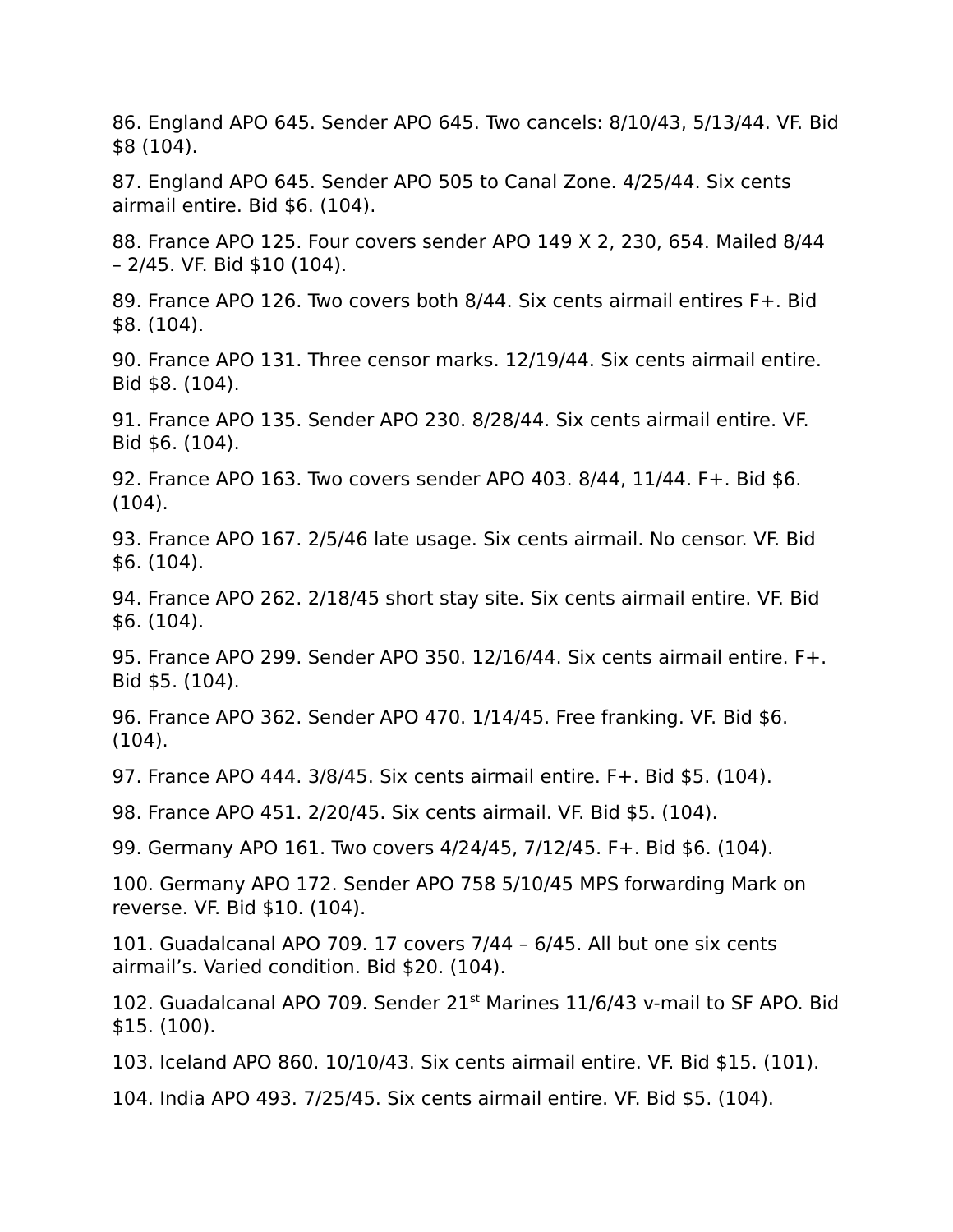105. India APO 630 11/6/44. Free franking. F+. Bid \$10. (104).

106. India APO 220.  $6/11/45$ . Three censor marks on  $10<sup>th</sup>$  USAF envelope. F. Bid \$6. (104).

107. India APO 390. Sender APO 433. 3/9/45. Six cents airmail entire rough open. R. Bid \$10. (104).

108. India APO 429. 6/30/44. Free franking. VF. Bid \$6. (104).

109. India APO 631. X/20/44. Chaplains mail. VF. Bid \$6. (104).

110. India APO 689. 63 covers same sender various frankings. All 1945. Bid \$10. (100).

111. Iran APO 523. 11/23/45. Self censored. Postage due six cents. VF. Bid \$8. (104).

112. Italy APO 251. 7/15/44. Four freedoms cachet. Free franking. VF. Bid \$10. (104).

113. Italy BPO 2/APO 790. Sender APO 36. Six cents airmail entire. VF. Bid \$10. (104).

114. Kwajalein APO 241. Three covers 3/44 – 4/45. F+. Bid \$10. (104).

115. New Guinea APO 610. 3/24/4X. Six cents airmail entire with. VF. Bid \$6. (100).

116. Nigeria APO 607. 9/23/43. Free franking. F+. Bid \$8. (101).

117. Nigeria APO 605. 4/1/44. Free franking. F+. Bid \$8. (101).

118a. Palau APO 265. 4/16/45. Censored six cents airmail entire. VF. Bid \$20. (103).

118b. Philippines APO 201. 4/9/45. General officer mail. Six cents airmail entire. VF. Bid \$6. (104).

119. Philippines APO 703. 5/3/45. Six cents airmail. F. Bid \$6. (104).

120. Okinawa APO 331. Two covers. 6/18/45 7/18/45. Censored six cents airmail. F+. Bid \$10. (104).

121. St. Lucia APO 867. 5/18/42. Three cents "for defense". ? Philatelic. VF. Bid \$8 (102).

122. Solomons APO 293. 12/29/44. Six cents airmail. F+. Bid \$6. (104).

123. Surinam APO 602. 6/9/43. Censored six cents airmail. VF. Bid \$10. (101).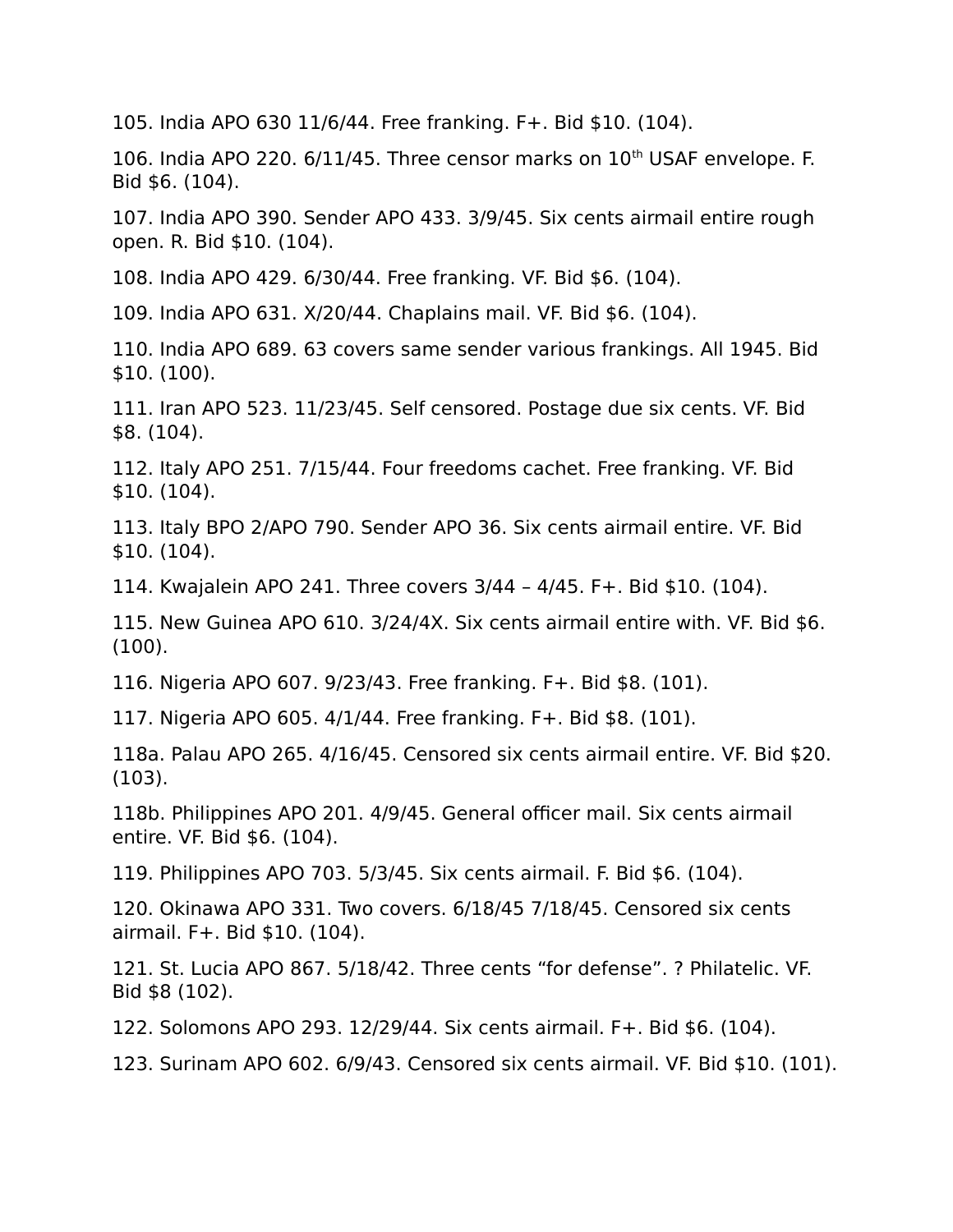124. Trinidad APO 803A. 1/17/42. 2X one cent Foster, censored. ? Philatelic. F toning. Bid \$6. (102).

## Navy/Marines

125. Navy/FPO London. 8/28/43. Free franking. VF. bid \$6. (101).

126. Navy/FPO NY. 9/27/43. Sender 30<sup>th</sup> USN CB. "The bees that sting" roughly opened. F. Bid \$6. (100).

126a. Navy/Seattle. 2/4/42. Army sender Fort Roy Alaska. Provisional censor. VF. Bid \$8. (105).

AFTER 5 DAYS, RETURN TO R H W U A.S.N. 3907609 Seme Crique. Sluta It  $lot$  126a

126b. Navy/FPO SF. 5/18/43. "US Marines 1200" (Wallis Island) in killer bar on legal cover. Unusual. F+. Bid \$12. (103).

126c. Navy/FPO SF. 12/10/43. Pictorial Christmas V-mail. New Caledonia USN mobile hosp. #7. VF. Bid \$25. (105).

127. Navy/FPO SF. 2 covers May and June 1945 "acorn 47 Navy #3291" in return address. Different censor marks. VF. Bid \$10. (103).

128. Navy. 6/26/44.? Hawaii. Eight cents airmail on USO cover. Censor tape. F+. Bid \$6. (101).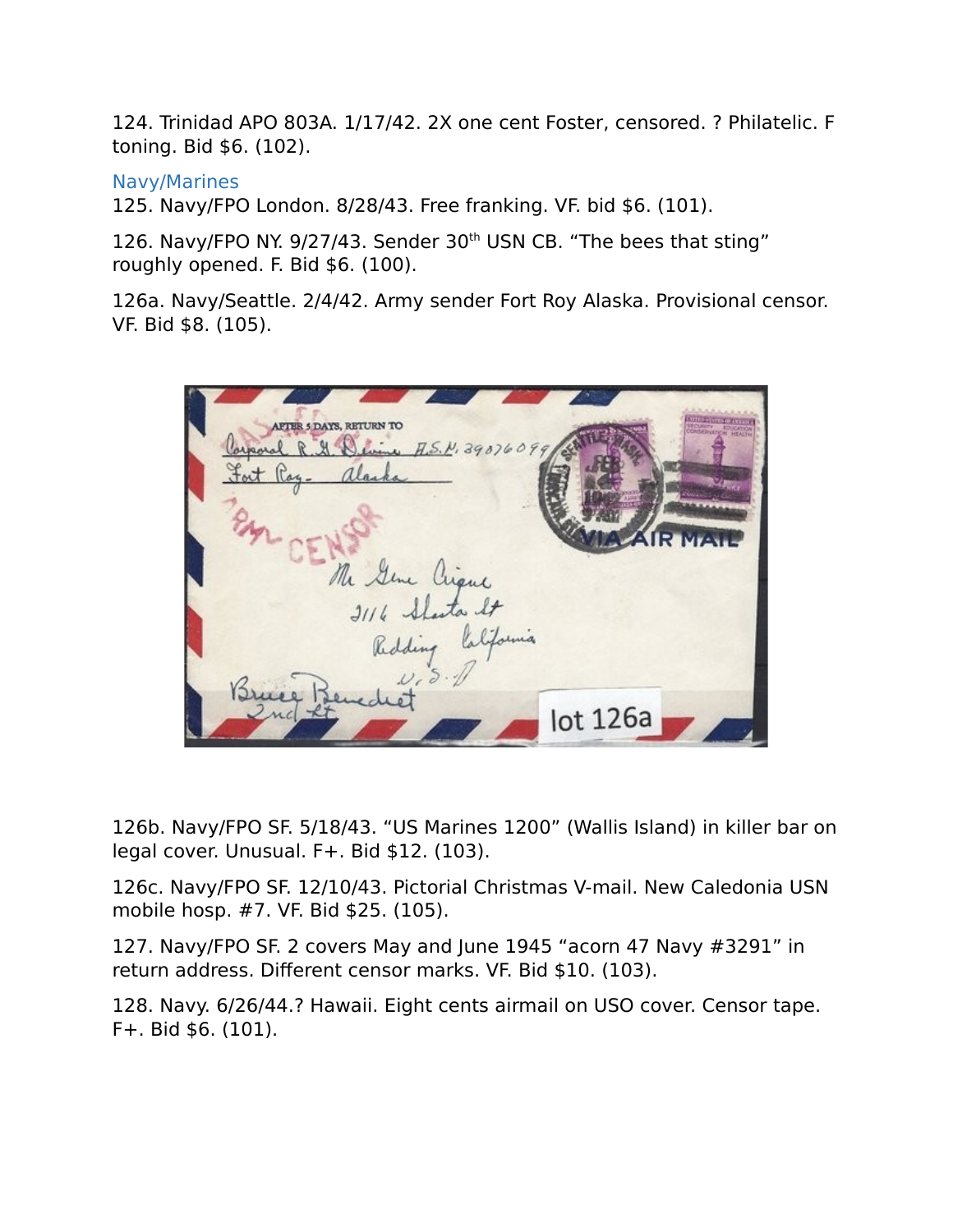129. Navy/FPO SF. 70 6 cents airmail entires. Same sender but units include V Marine amphibious Corps,  $10<sup>th</sup> 155$  gun BN, corps artillery, second howitzer BN, transient center. No enclosures. Most VF. Bid \$20. (100).

130. Navy/FPO SF. 29 covers sender in third Marine Div. Most with content. Condition varies. Bid \$10. (100).

131. Coast Guard. 2/1/43 patriotic cover postmark "CST Gd. Patrol base Sta. – San Diego" typed address to Nebraska. VF. Bid \$16. (103).

## World War II – non-US

132. Australia POW mail to major GRP Clark Zentsuji camp. 2 Australian and one Japanese censor marks. Major Clark was captured at Rabaul. Condition excellent. Bid \$65. (105).



133. German Feldpost ' 43 on captured 0HMS envelope. FP 07515Z diensttempel and return address to Army railway office Vienna. VF. Bid \$10. (105).

134. German incoming parcel card to Arbeitslager Druette from Godetz received 7/44. 60 PF Hitler head on right half the card. Fine receiving postmark on back. F+. Bid \$20. (103).

135. German feldpost. 1942. FP 35423 (Feldgendarmerie Trupp SS TK division) Dienstelle hand stamp on patriotic postcard from Königsberg. This division "survived" the Demyansk pocket summer 1942. F+. Bid \$15. (105).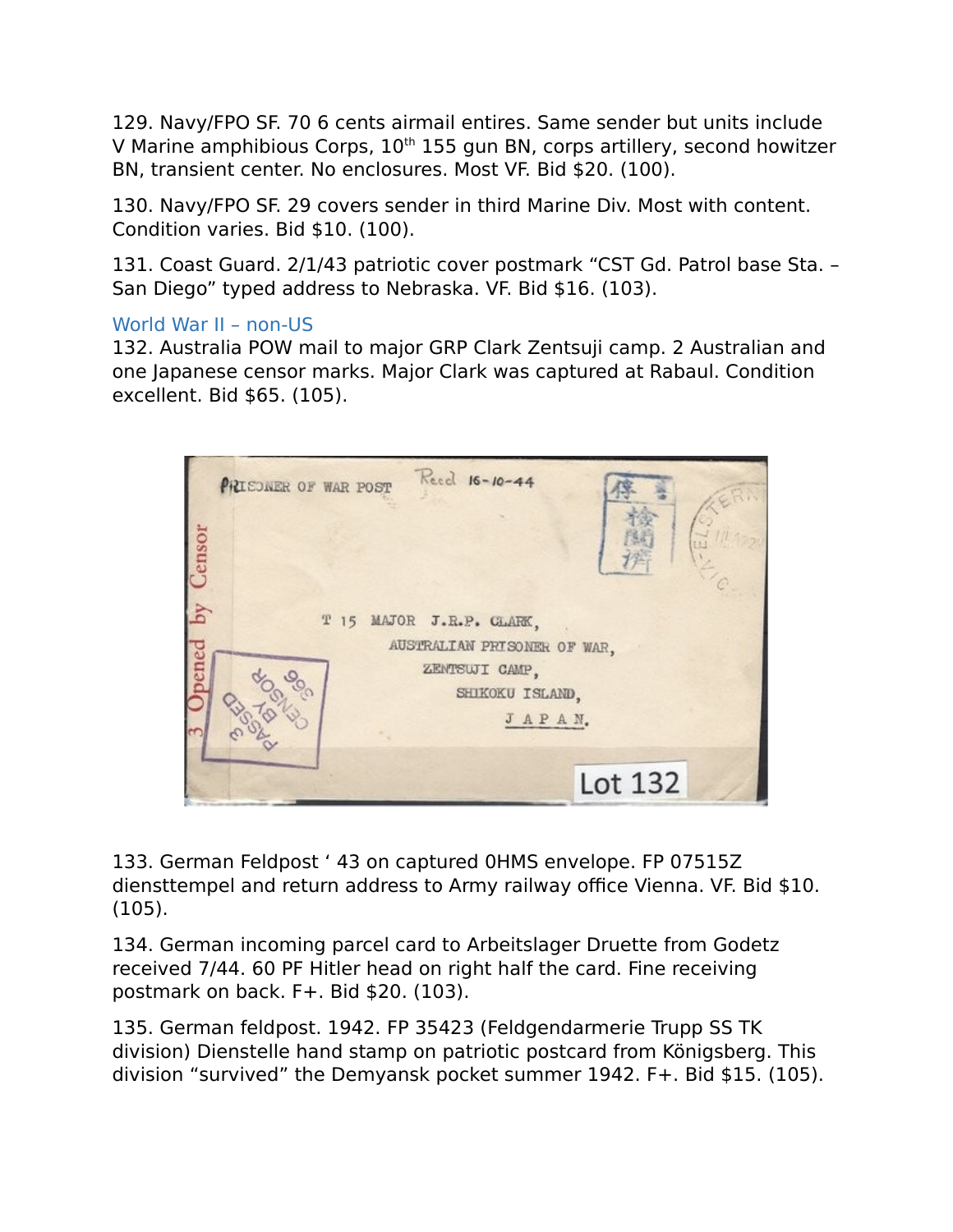136. Italian POW mail. 1945. 6D POW postal card postmarked 12 AP 45 (Mark error – message dated 10 may) camp five Myrtle Ford and faint Australian civil censor marks. Card some uneven toning on face and crease at bottom left corner. F+. Bid \$65. (105).

ITALIAN POST  $\Gamma$ SERVICE OF PRISONERS **AUSTRALIA** OF WAR. Name and Surname)<br>Vor-und Zuname Nome e Cognome The address only to be written on this side. If anything else is added Street, Strasse the postcard will be destroyed. Strada Nur die Adresse ist auf diese Seite zu schreiben. Suburb, Stadtteil Sobborgo Sollte etwas hinzugefügt ILANO<br>TALIA werden so wird diese Postkarte Vernichtet. City, Stadt Città L'indirrizo soltanto su questa parte. Se si aggiunge qualsiosi Country Parola La cartolina sarà Lond lot 136 Poese distrutto.

137. Italian military in Ethiopia. 1936. Water damage cover from Addis, military return address, with letter. From crash of the I-Rodi airplane in Benghazi. Nierinck 369027a. Stamp missing. Bid \$50. (105).

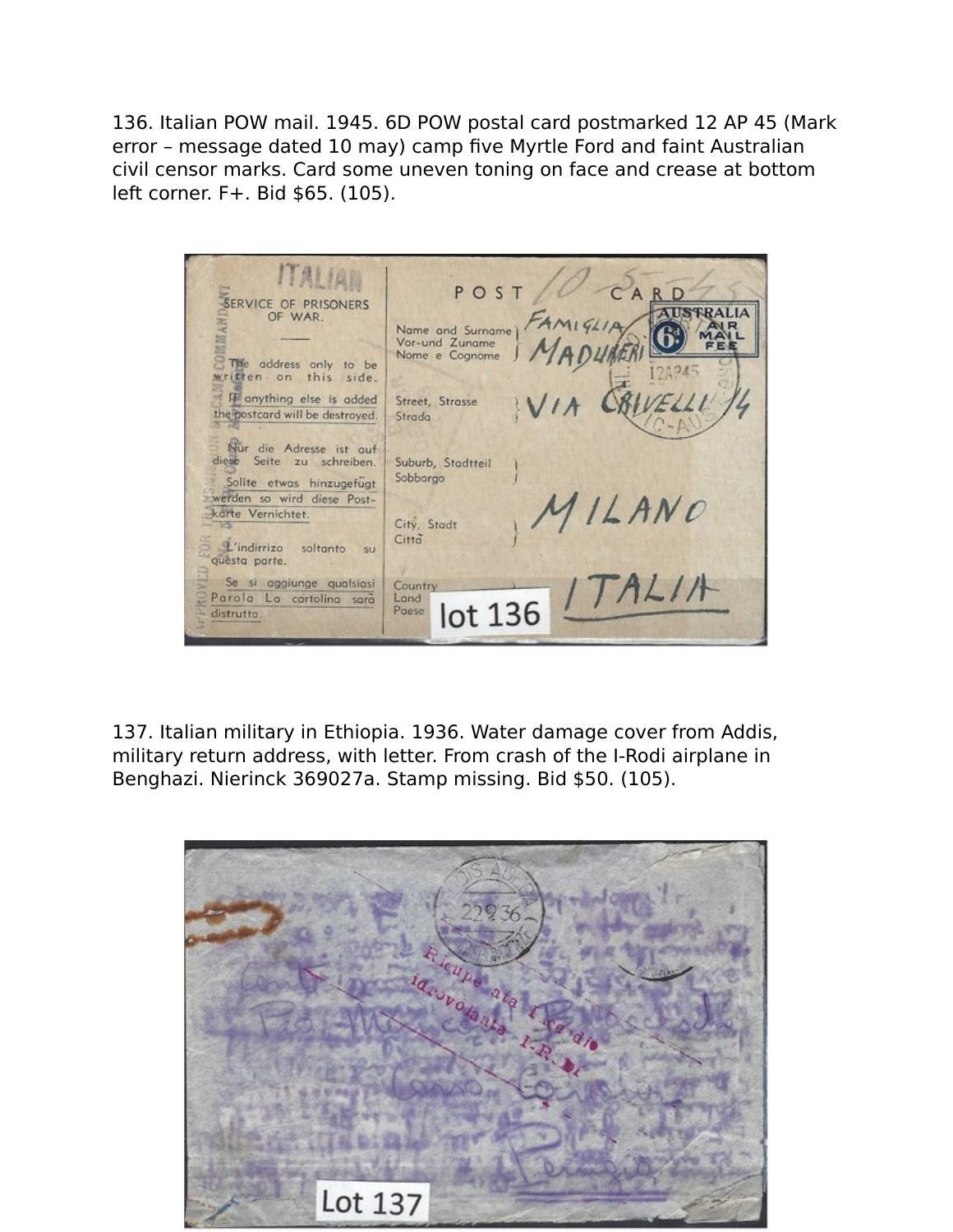138. Netherlands. 1942. Censored cover from Dutch Naval HQ London. Fine strike of "Royal Netherlands Navy headquarters" boxed sensor mark on reverse. Sent to Switzerland via Lisbon, with PC 90 censor tape. Two 3/8 inch terrors on upper margin, inconspicuous. VF. Bid \$25. (103).

139. Poland. 1941. Sarvar POW/internment camp censors and free franking and stamp on cover from Polish military internee to US. Geneva conventions mandated free mail only to internees home country. VF. Bid \$20. (105).

#### Post War

140. Alaska APO 729, 731, 733.' 47 – 57. 12 covers. Various frankings. F+. Bid \$6. (101).

141. Austria APO 777. 9/30/46. Six cents airmail on cover. F+. Bid \$5. (100).

142. Austria APO 174. 10/4/46 and 9/2/47. F+. Bid \$5. (100).

143. Belgium APO 174. 7/21/45. Sender APO 562. Six cents airmail, no censor. F. Bid \$5. (104).

144. Brazil APO 676. Three covers: cover from MGen Verbeck joint Brazil-US Mil com, number 10 registered cover US Naval mission, US Embassy USIS. F – VF. Bid \$5. (100).

145. Canada APO 862, 863, 864. 1948 – 1963. Nine covers (two official) various franking. Bid \$4. (101).

146. Canada APO 677. '47 –'54. Two hand cancels with APO. Various franking. Bid \$4. (101).

147. Canada APO 862, 863, 864. Four covers (2 officials). Bid \$4. (101).

148. Canada/Newfoundland APO 864+. '47 –'54. Five covers, various franking. Bid \$5. (101).

149. China APO 271. 10/11/45. Free franking on legal ARC envelope. F. Bid \$12. (101).

150. China APO 271. 10/21/45. Free franking on ARC envelope. VF. Bid \$15. (100).

151. France APO 207. 11/10/45. Six cents airmail entire. "207 Army postal unit". F. Bid \$7. (104).

152. France APO 266. 11/20/45. Sender APO 513. Six cents airmail. VF. Bid \$5. (104).

153. France APO 385. 8/30/45. Sender APO 752. Six cents airmail. F+. Bid \$4. (104).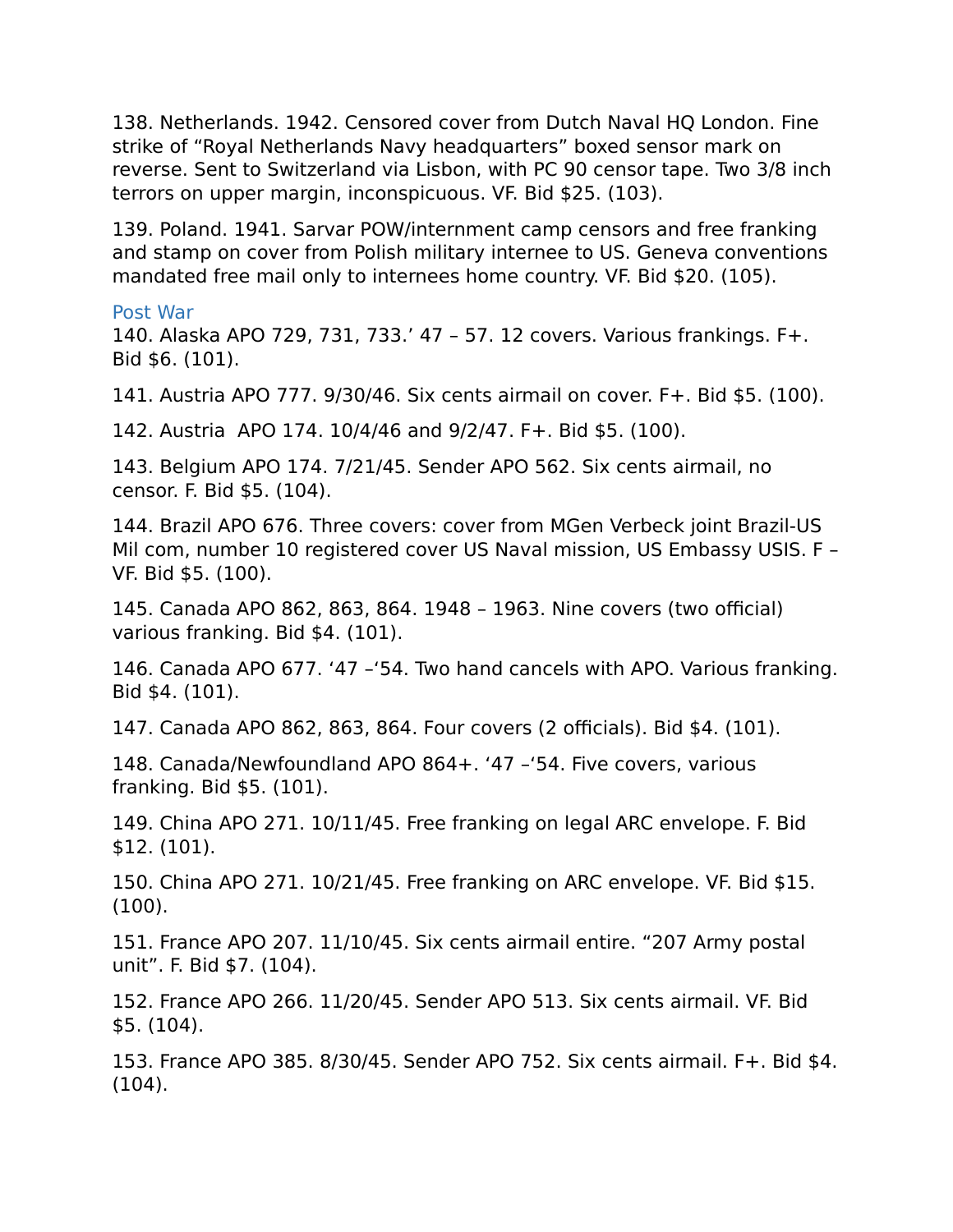154. France APO 125. 9/27/45. Sender APO 140. 6 cents airmail entire. F. Bid \$4. (104).

156. Germany APO 168. Two covers 10/29/45, 11/17/45. Sender APO 758. F+. Bid \$6. (104).

157. Germany APO 178. 7/20/46. ARC envelope made of WWII map. 6 cents airmail. Receiving postmark 8/16/46. F. Bid \$8. (100).

158. Germany APO 170. Two covers 7/20/45 8/11/45. Sender APO 403, 559. VF. Bid \$15. (104).

159. Germany APO 173. 6/30/45. Sender APO 408. Revalued two cents entire. F+. Bid \$5. (104).

160. Germany APO 206. 6/30/45. Sender APO 667. 3X one cents "for defense". Stain. Bid \$2. (104).

161. Germany APO 227. Three covers 1945. Sender APO 227 X1, 403 base X2. VF. Bid \$15. (104).

162. Germany APO 751 (Bremen). 12/31/45. Six cents airmail. VF. Bid \$15. (103).

163. Germany BPO 7. 2 covers, 10/7/45 and 12/10/45. F+. Bid \$5. (104).

164. Japan APO 235 – 2. 4/11/49. Six cents airmail, no sensor. Light stain. Bid \$4. (104).

165. Japan APO 248. 12/20/45. 6 cents airmail entire. Slightly cutdown right corner. Bid \$4. (104).

166. Japan APO 315. 9/20/45. 6 cents airmail. Note: possible early usage. VF. Bid \$12. (104).

167. Japan APO 445. 10/8/45. 6 cents airmail. F. Bid \$4. (104).

168. Japan APO/BPO. 30 covers '50 –'60 includes 4, 6, 9, 27, 32, 38, 50, 94, 99, 328, 354, 503, 503 unit two, 547, 613, 919, and 994. Various frankings. Generally VF. Bid \$9. (100).

169. Puerto Rico APO 851. 10/19/47. Five cents airmail entire. F+. Bid \$7. (102).

170. Turkey APO 206A. 4/17/52. Small 6 cents airmail on legal sized cover. Includes article discussing APO 206. VF. Bid \$8. (101).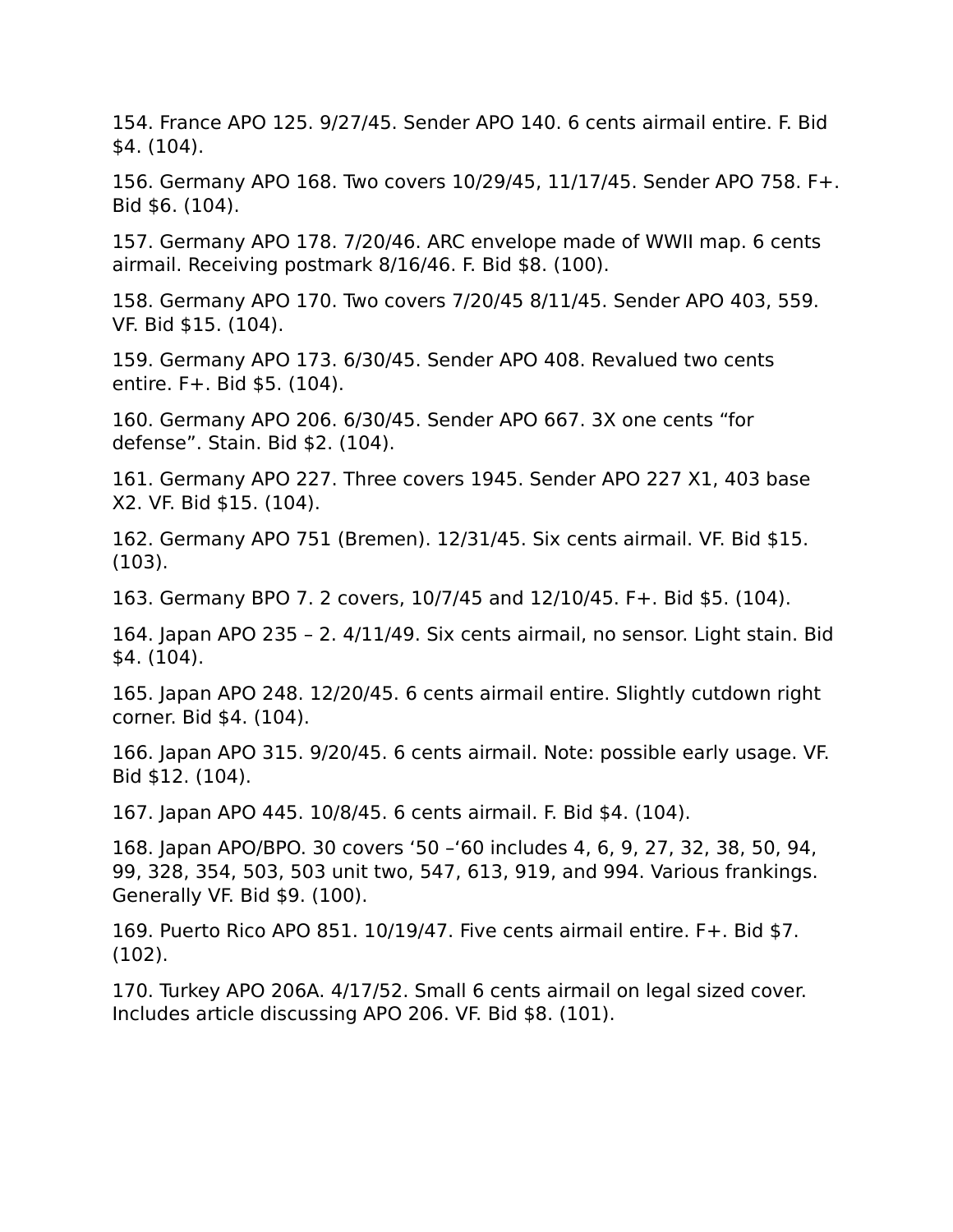#### Vietnam and others

170a. Australia. Australian Army in Japan registered APO 215 on YMCA cover to Tasmania. VF. Bid \$12. (105).



171. Vietnam APO five digit format. 16 covers various APO's. Mostly free franking. VF. Bid \$30. (101).

172. Vietnam/Pacific U.S. Navy. 11 covers various numbers. Various franking. VF. Bid \$6. (101).

173. Nigeria. 1969 (Biafra war period). Register airmail special delivery cover from Nigerian service member in Ilaro to US. Stamp faults. Bid \$15. (105).

## United Nations operations

174. UNEF I. Sweden. 2/11/57. Svenska FN Bataljonen. Gaines 133 (a). Likely philatelic. Bid \$10. (101).

175. UNEF I. Sweden. 6/18/57. Swedish military return stamp to Svenska Bataljonen, marked return. Svenska FN. Bataljonen. Gaines 133 (a) on reverse. Likely philatelic. Bid \$10. (101).

176. UNEF I. Norway. 2/1/58. Gaines 200/MC1 – 104 (D) with Porto Oslo marking. VF. Bid \$12. (101).

177. UNEF I. Norway. 7/15/59. Gaines 200/MC one – 104 (a) with Porto Oslo marking on UN EF long envelope. VF. Bid \$12. (101).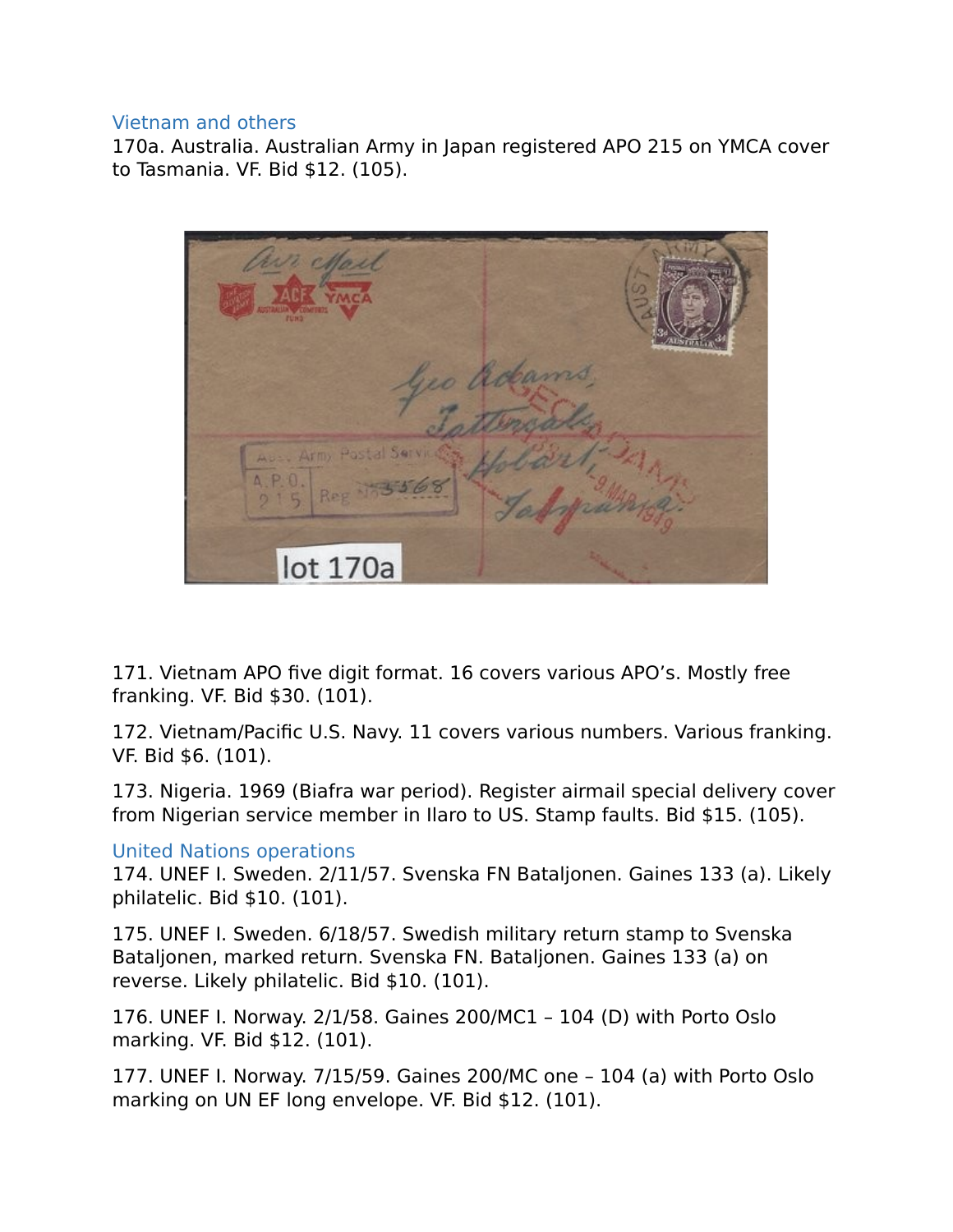178. UNEF I. Canada. 12/23/56. CAPO 5049. Free mail franking. Gaines 022 – 200 (c). VF. Bid \$10. (101).

179. UNEF I. Canada. 5/28/63. Free mail on postcard. Gaines 022 – 200/MC 2i. F+. Bid \$8. (101).

180. ONUC. Denmark. 11/8/62. UN aerogram with Porto Oslo marking. Gaines 037 – 200 (a) – 104 (a). VF. Bid \$10. (101).

| 1 1 1 1 1 1 1<br>SGT N J Gormsen<br><b>RANK - GRADE</b><br>NAME - NOM<br>Mov Control Elizabethville<br>SERIAL NO. - NO. MATRICULE UNIT - UNITE<br>DATE<br>BPO - BPB | NOV 8 - 1982                                        |
|---------------------------------------------------------------------------------------------------------------------------------------------------------------------|-----------------------------------------------------|
| <b>DANISH ONUC COMMAND</b><br><b>LEOPOLDVILLE</b><br>CONGO                                                                                                          |                                                     |
| PORTO<br><b>BETALT</b>                                                                                                                                              | Mr. A Larsen<br>Chr IV s gt 17<br>Stavanger. Norway |
| Lot 180                                                                                                                                                             | <b>• PAR AVION</b>                                  |

181. ONUC. Ghana. 6/18/61 POF NO1FRA NKED. Gaines 053 (a)xiiiE. VF. Bid \$16. (101).

182. ONUC. Ireland. 10/10/61 free mail on large cacheted UN envelope. Gaines 068 – 200 (a). Some wrinkling. Bid \$10. (101).

183. ONUC. Sweden. 6/20/62. Official mail/Tjanste from Swedish contingent commander. Free mail Svenska Tekniergrupperna \*A\*. Gaines 133 (F). F+. Bid \$16. (101).

| ORGANISATION DES NATIONS UNIES<br>AU CONGO                                |              |
|---------------------------------------------------------------------------|--------------|
| lot 183                                                                   |              |
| TIANSTE                                                                   | Ast/FN       |
| Any pay                                                                   | Arméstaben   |
| <b>CONTINGENT COMMANDER</b><br>LIAICON SFFICER<br>ONUC HQ<br>LEOPOLDVILLE | STOCKHOLM 90 |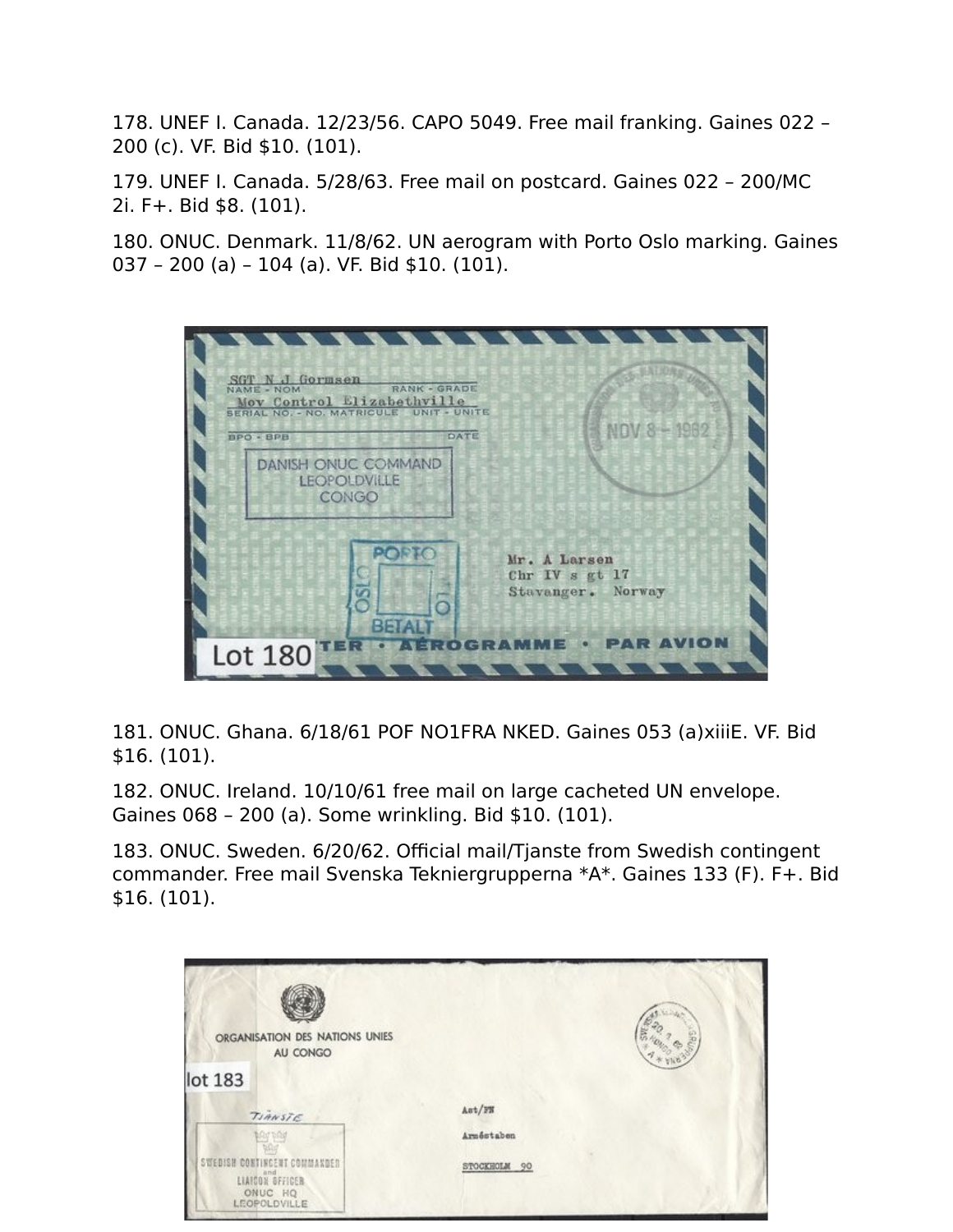184. UNFICYP. Sweden. 11/5/64. Swedish stamp on airmail envelope. SV FN – bat Cypern. Stain. Bid \$6. (101).

185. UNFICYP. Sweden 5/8/66. Swedish military envelope. Same as above. VF. Bid \$10. (101).

186. UNEF II. Poland. 5/31/76. Polska Wojskowa Jednostka Specjalna. Cancel faded. Bid \$10. (101).

187. UNEF II. Poland 5/4/79.XI Zmiana PWJS –El Tasa. VF. Bid \$12. (101).

188. UNIFIL. Fiji. 5/5/81. United Nations interim force in Lebanon. Gaines 200 (G). VF. Bid \$20. (101).

189. UNIFIL. Fiji. 6/16/81. United Nations interim force in Lebanon. Gaines 200 (G)i. VF. Bid \$20. (101).

190. UNIFIL. Finland. 12/20/84. United Nations interim force in Lebanon on FINBATT cacheted envelope to Ireland. Gaines 200 (K) i. VF. Bid \$12. (101).

191. UNIFIL. Norway. 3/19/80. United Nations interim force in Lebanon. Marked Norwegian military police. Gaines 200 (a)ii. VF. Bid \$16. (101).

192. UNIFIL. Norway. 7/2/81. United Nations interim force in Lebanon. Marked Norco Libanon, appears official mail. Large UN envelope. Gaines 200 (G). Horizontal fold. Bid \$12. (101).

193. UNIFIL. France. 5/31/78. Poste aux armees. Mkd.: Regiment français onu 1978. Gaines 18 H. F+. Bid \$12. (101).

194. UNIFIL. France. 2/5/79. United Nations force in Lebanon. Marked SP 25002 on large UN envelope. VF. Bid \$16. (101).

195. UNFICYP. Canada. '82-'85. Three covers: CFPO 5001, air letter, force Provost Marshall plus mint UN envelope. Bid \$10. (100).

196. UNIFIL. 12/23/83. UNIFIL manilla envelope described as via pouch UN postage and meter. F+. Bid \$10. (101).

197. UNIFIL. 12/5/83. Return address M. Mikkola c/o UNIFIL PO Box GCPO New York described as via pouch UN stamp. VF. Bid \$8. (101).

198. UNFIL. France. 9/26/84. United Nations interim force in Lebanon. Airmail envelope marked FM. Gaines 200 (K). VF. Bid \$12. (101).

199. UNIFIL. France. 2/28/85. Poste aux armees. Additional marks poste aux armees 125 on French postal service envelope. Likely Philatelic. VF. Bid \$10. (101).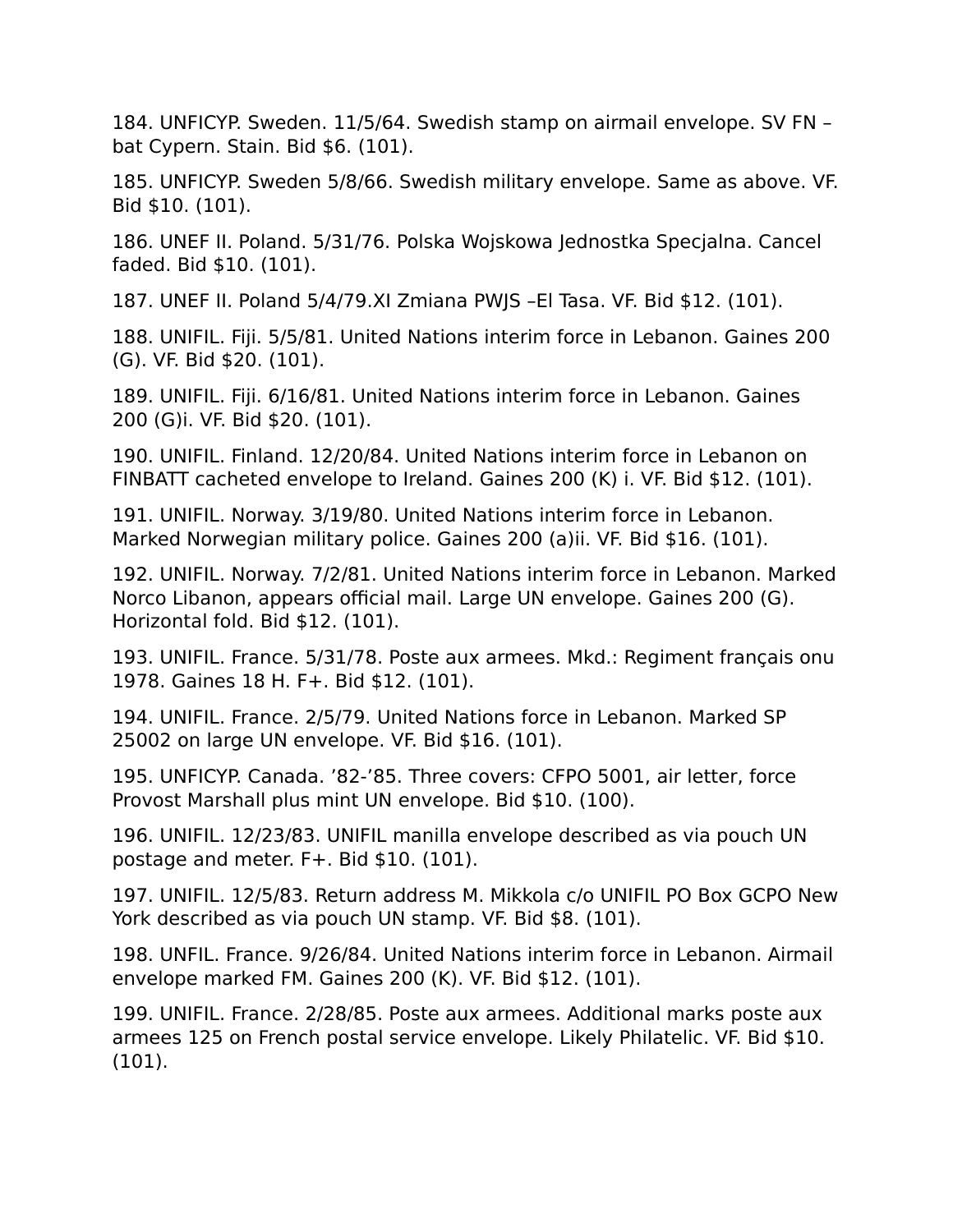200. UNIFIL. France. 5/12/86. Both UNIFIL and poste aux armees cancels on registered UN envelope with multiple French stamps. Gaines 200 (K). VF. Bid \$10. (101).

201. UNIFIL. France. 6/18/86. Incoming cover from Belgium marked "arrive par erreur en Israel" with "Postes aux armees" on reverse. Wrinkled. Bid \$8. (101).

202. UNIFIL. France. 6/6/86. Wrinkled large manila envelope with Fr.12.5 postage registered 8209 faint "Detachement Prevotal" on reverse. Bid \$10. (101).

#### Desert Storm, OEF, and Beyond

203. Operation Desert Storm. 3 legal size covers two library program support office Alexandria from 112<sup>th</sup> MP BN APO 09038, 09772, 09852. Original thank you letters enclosed. VF. Bid \$10. (103).

204. Bosnia. APO 09789. 3 /1/96. Cachet E CO 51<sup>st</sup> INF (LRS). VF. Bid \$5. (102).

205. Kosovo APO 09340. 7/20/00. Envelope with 2 airborne cachet. VF. Bid \$6. (102).

206. Iraq APO 09342. 2 covers 12/28/04 – 6/24/05 with unit cachet. Free mail franking. VF. Bid \$10. (102).

207. Iraq APO 09815. 12/18/07. Free franking. VF+. Bid \$5. (102).

208. Iraq APO 09301. 11/16/09. Free franking. Note enclosed. VF. Bid \$5. (102).

209. Iraq APO 09354. 9/25/10. FOB: Goode/Gardez. Free franking. VF. Bid \$5. (102).

210. Iraq APO 09355. 5 covers 5/10/10. All with pinup art cachet. F+. Bid \$20. (102).

211. Afghanistan APO 09364. 1/28/11. FOB Shank West. Free franking. VF. Bid \$5. (102).

#### Miscellaneous

212. Censored civilian mail covers. WW2. 6, five to US, one Australia to UK. F+. Bid \$6. (101).

213. First flight cover. 7/15/46 Van Nuys with cachet includes "via heliocopter air mail" to USNTC Great Lakes 8 cents airmail. F+. Bid \$6. (100).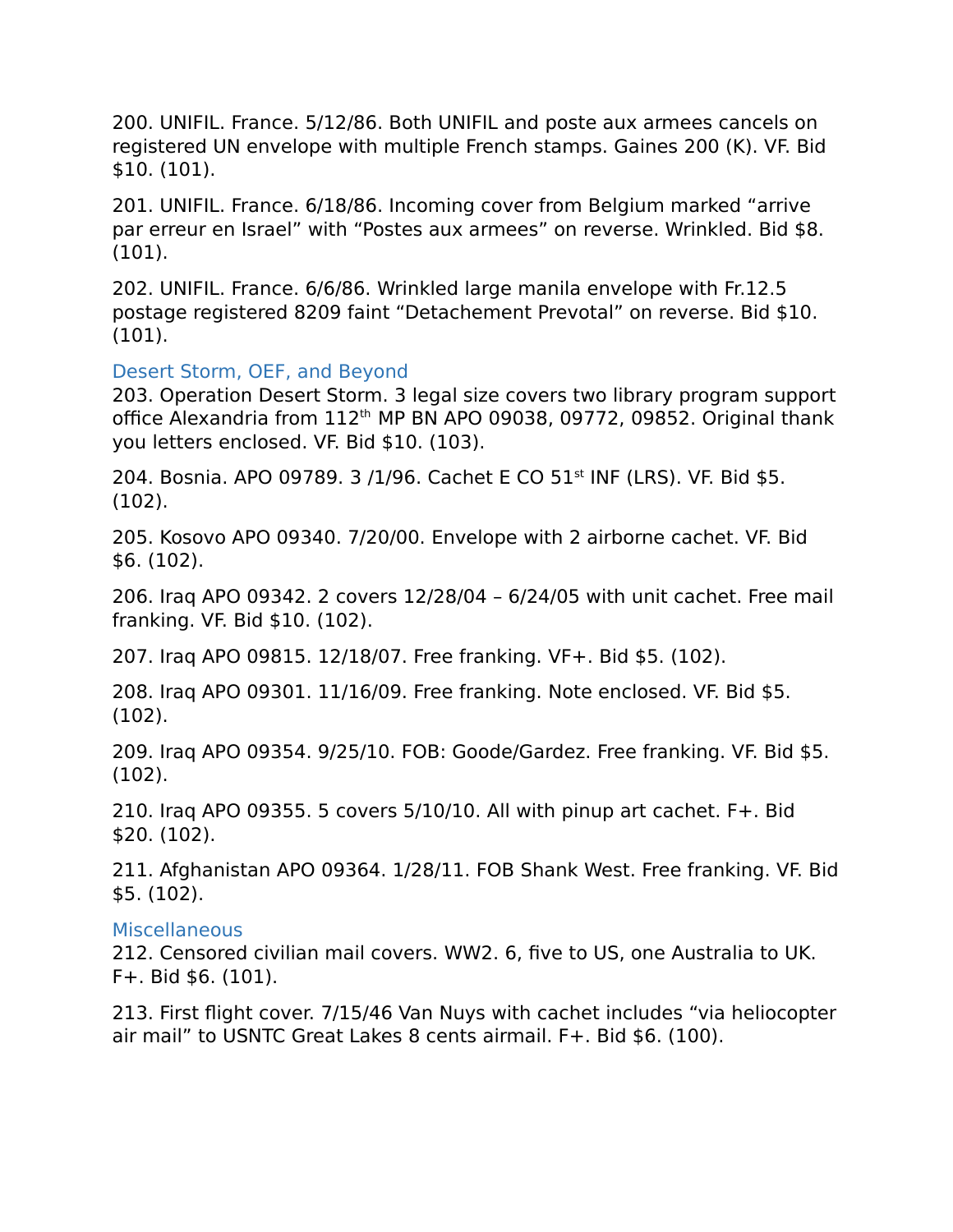

214. NATO 50th anniversary FDC includes 3 distinct HQ NATO APO AE 09724 covers. 18 in total. VF. Bid \$18. (100).

215. France FDC registered totaling 25, all with multiple stamps. 1975 – 79. VF. Bid \$25. (101).

216. Space shuttle cover mission 84. Autographed Carlos Noriega. Postmarked Kennedy space Center 5/15/97. Includes letter of authenticity. VF. Bid \$5. (101).

217. POW reference books. Postal History of Prisoners of War and Civilian Internees in East Asia During the Second World War V1-4. By David Tett (vol. 1. Singapore & Malaya, vol. 2 Dutch East Indies, vol. 3. Burma, Thailand & Indochina, vol. 4 Hong Kong and China). New, with dust jackets. Retail \$300. Bid \$130. Note shipping US \$19. (103).